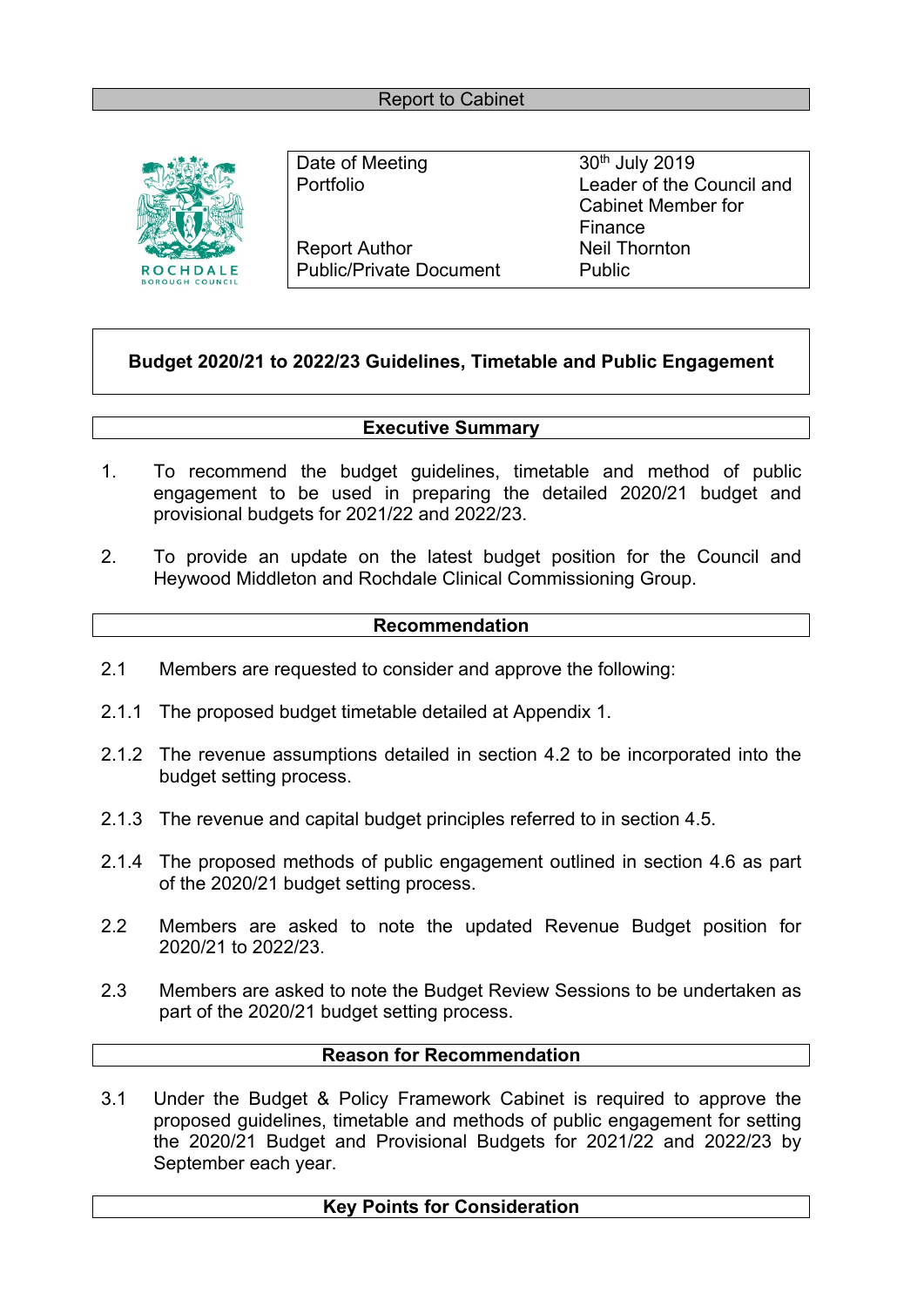#### **4.1 Timetable**

- 4.1.1 The Council's budget must be approved by full Council before 11<sup>th</sup> March each year. This is a statutory requirement. The process begins in July with approval being sought for the assumptions and principles on which the budget is to be based. These will be used as a part of the determination of the overall budget position.
- 4.1.2 Throughout the year we consult on the budget and savings proposals. Financial projections are updated as further information becomes available for the Local Government Finance Settlement and other known changes, including local decisions. The updated budget and feedback from consultations are reported back to Cabinet in February with recommendations for Budget Council, who will in turn set the budget.
- 4.1.3 Services are notified of their resource allocations following Budget Council in February. The full budget timetable is detailed at Appendix 1.

#### **4.2 Revenue Budget Assumptions for 2020/21 – 2022/23**

As part of the budget setting process the Council makes a number of assumptions in respect of the key elements of the Council's revenue budget. Appendix 2 provides a summary of these assumptions for 2020/21, 2021/22 and 2022/23. Future reports will make Cabinet aware of any changes that impact on the current budget assumptions. These are outlined below.

#### 4.2.1 **Local Government Funding Reforms 2020/21**

2019/20 is the final year of the Government's 4-year funding settlement and there is significant uncertainty over the level of Government funding the Council will receive from 2020/21 onwards. In his Spring Statement 2019 the Chancellor announced that, assuming a Brexit deal is agreed, he will launch a full three-year spending review before the summer break. The spending Review sets Government departmental budgets. Given the current uncertainty at Government level it is unclear whether the Spending Review will progress as planned.

There are multiple reforms to the system of Government funding for local authorities scheduled for 2020/21, including the Review of Relative Needs and Resources, the Business Rates Baseline Reset, and changes to the Business Rates Retention system.

Consultations were held in December 2018 on Business Rates Retention Reform and the new approach to distributing funding through the Review of Relative Needs and Resources. No further information has been published on the outcome of these consultations.

The Government intends to introduce transitional arrangements that will determine the basis on which authorities reach their new funding allocations. The transitional arrangements will take into account the wider factors taking place in 2020/21. It is intended that the transitional arrangements will unwind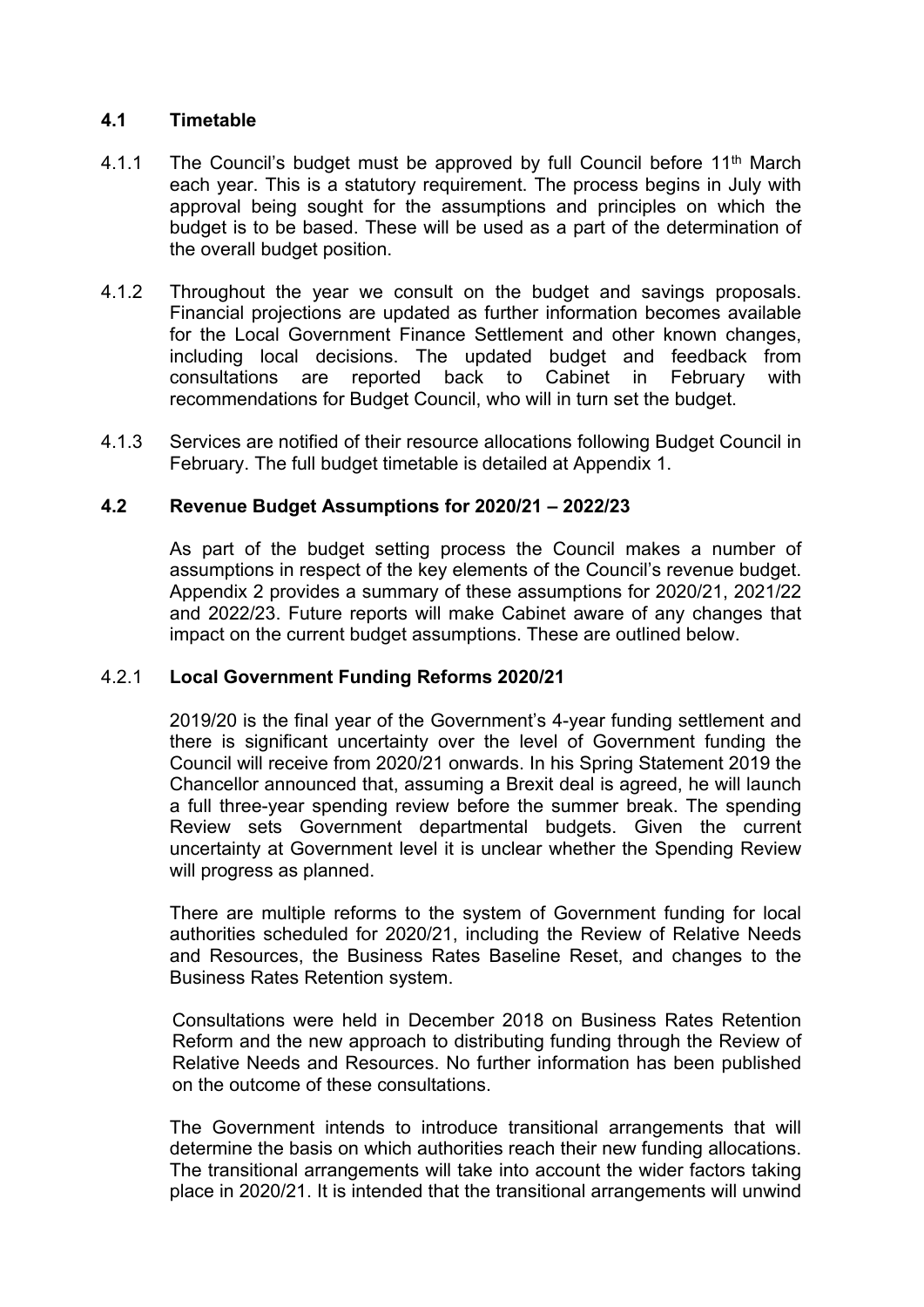over time so that each authority reaches its new funding allocations as soon as practicable.

At this stage the impact of these reforms on individual authorities is unknown. For planning purposes it has been assumed that the reforms to Local Government Funding will not be introduced until 2021/22, and that the level of funding received in 2020/21 will be at the same level as 2019/20. It has been assumed that funding will gradually reduce in 2021/22 and 2022/23 under transitional arrangements. Any shortfall in the estimated Business Rates Top-up Grant following the reforms will be met from the Business Rates Reserve.

Given the current uncertainty over the Spending Review it is unclear whether the reforms to Local Government funding will progress as planned for 2020/21. We will continue to assess the likely financial implications for the Council, and as and when the Government issues further consultations on proposed funding reforms these will be reported to Cabinet.

#### 4.2.2 **Business Rates**

Rochdale is part of a Greater Manchester pilot for 100% business rates retention, which commenced in 2017/18 and will continue in 2019/20. The pilot authorities each retain 100% of locally-raised business rates. In return Greater Manchester will forgo Revenue Support Grant (RSG) and the Public Health Grant. Authorities' tariffs and top-ups are adjusted to ensure that these changes are without detriment to individual authorities.

From 2020/21 it is proposed that councils will retain 75% of their Business Rates income, incorporating Revenue Support Grant, Public Health Grant and other grants, with suitable transitional arrangements. There is currently no information on the impact for individual authorities of this change. Further information will be provided when available, however previously Central Government has assured Pilot Authorities that these will be "without financial detriment" to those Local Authorities in the pilot.

It is unclear whether the current 100% retention pilots will continue beyond 2019/20. For planning purposes it has been assumed that the GM 100% Business Rates pilot will continue from 2020/21 to 2022/23. Business Rates growth income achieved under the pilot scheme is retained locally and shared 50/50 between the individual authorities and the Greater Manchester Combined Authority.

Since 2017/18 the Council has retained £4.8m additional growth income as a result of the GM 100% retention pilot scheme. This is held in the Business Rates Growth Reserve. The estimated additional pilot growth income of £2.9m for 2020/21 has been brought into the General Fund budget. No pilot growth income has been assumed in 2021/22 and 2022/23, pending the reset of Business Rates baselines as part of the current review of the Local Government Funding system.

The budget assumes, for planning purposes, a general increase in business rates charges of 2% in 2020/21, 2% in 2021/22, and 2% in 2022/23 in line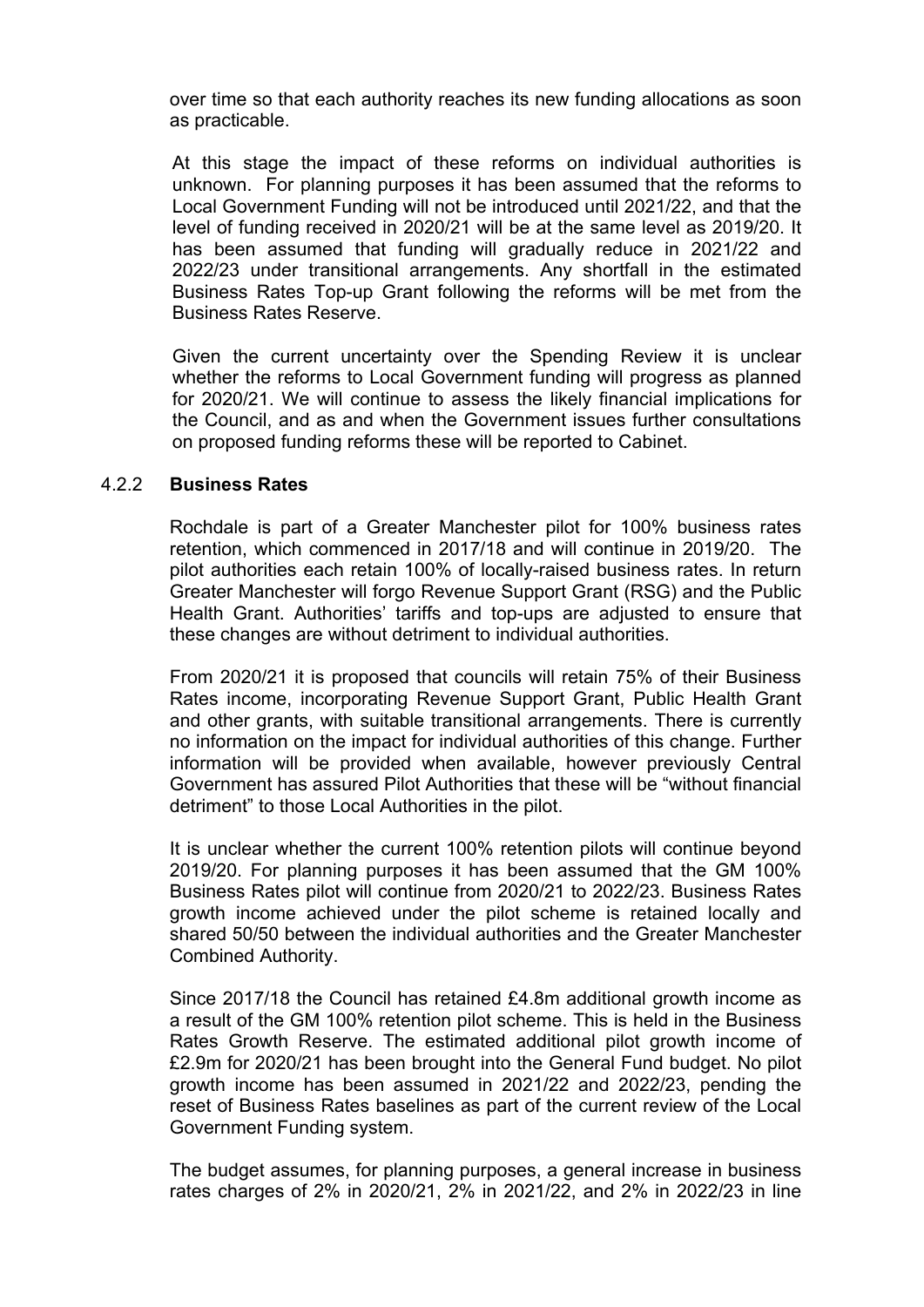with the estimated CPI at September each year. The budget also assumes additional business rates income in relation to new developments in the borough, including Rochdale Riverside.

#### 4.2.3 **Council Tax Increase**

The Council's Medium Term Financial Strategy is to maximise income generated locally.

In 2019/20 the Council Tax referendum limit was increased by 1% for General Purposes in line with inflation, meaning that the limit was 3%. This is the amount a Local Authority can increase Council Tax by before a ballot with the Council Tax Payers of Rochdale must be undertaken.

For planning purposes, a general increase in Council Tax of 2.99% has been assumed for 2020/21 and 2021/22, in line with expected referendum limits. A general increase of 1.99% has been assumed for 2022/23.

The 2017/18 Local Government Finance settlement offered the flexibility to charge an Adult Social Care Precept of up to an additional 6% on Council Tax for the three years 2017/18 to 2019/20. The Government has not made an announcement on the future of the Adult Social Care precept for 2020/21 onwards. For planning purposes a Social Care precept of 2% has been assumed for 2020/21. No further precept has been assumed for 2021/22 and 2022/23.

Any variation in the level of Council Tax increase approved will have an impact on the forecast budget position.

#### 4.2.4 **Council Tax Base**

The Council Tax base is currently 55,176, representing the number of Band D equivalent properties that the Council can collect Council Tax from. The Council Tax base will be reviewed and formally considered by Cabinet in November of each year. The level of Council Tax Base is a key component in the calculation of resources available to the Council.

#### 4.2.5 **Improved Better Care Fund**

The Better Care Fund brings together elements of the Clinical Commissioning Group and Local Authority budgets into a pooled arrangement. This is to encompass integrated commissioning which will support the transformation and integration of health and social care services.

The national Improved Better Care Fund allocation of £1.5bn in 2019/20 assumed that councils will increase Council Tax for the Adult Social Care precept. The allocation methodology uses the 2013 social care relative needs formula and allocates funding against resources available. Rochdale's allocation is £9.241m in 2019/20.

In the March 2017 Budget the Government announced an additional £2bn to help local authorities provide high quality social care to more people and to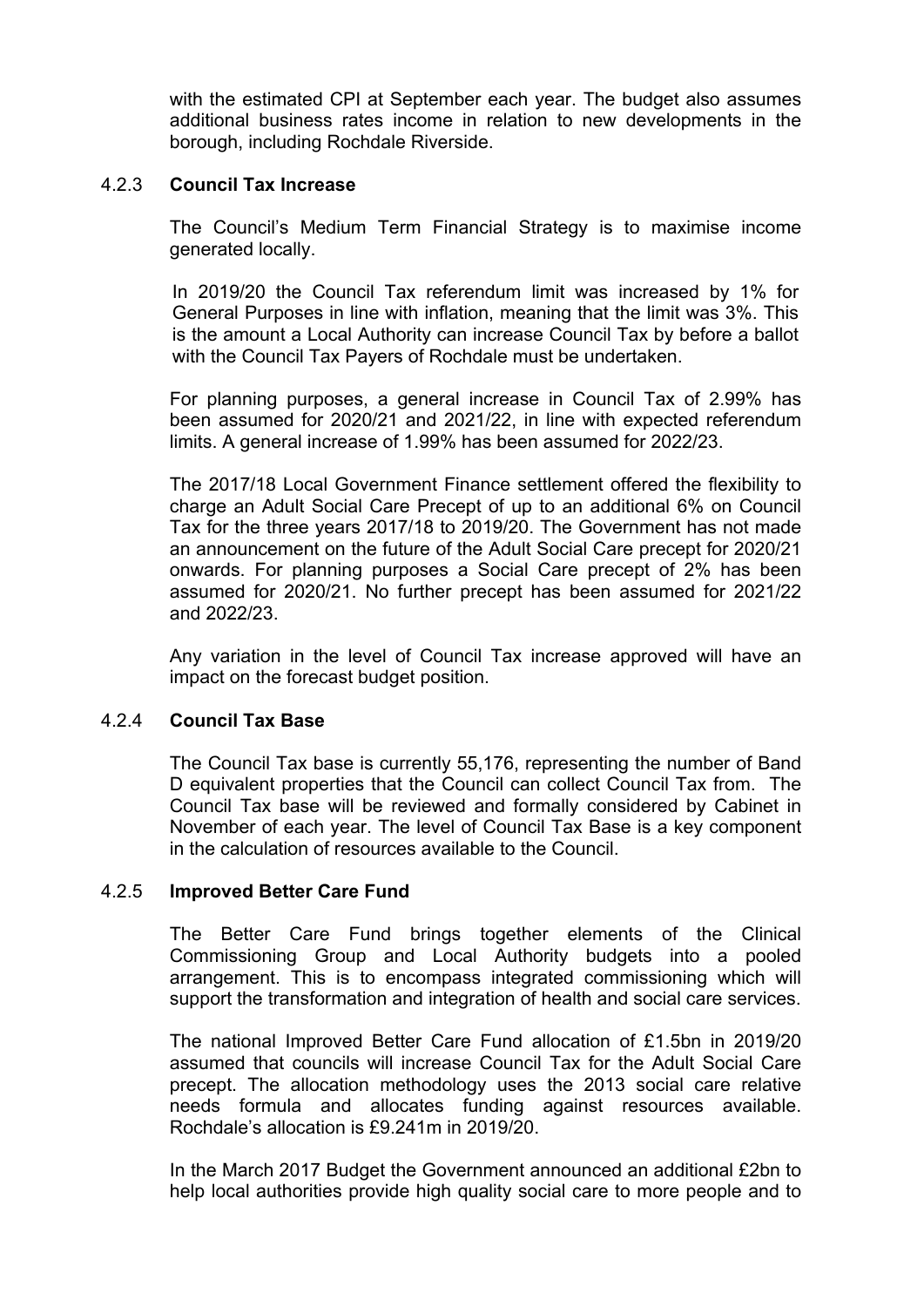ease the pressure on the NHS. Rochdale's allocation is £1.568m for 2019/20.

No information has been provided by the Government on grant allocations for 2020/21 to 2022/23. The budget assumes the same funding levels as 2019/20 for planning purposes.

#### 4.2.6 **Additional Funding for Social Care**

An additional £240m was previously announced for Adult Care winter pressures in 2018/19, and a further £240m for 2019/20 was announced in the Autumn Budget 2018. Rochdale's allocation for both 2018/19 and 2019/20 was £1.1m.

A further £410m was announced for 2019/20 for Adults and Children's Social Care. Rochdale's allocation was £1.9m.

The Government has not announced whether additional Social Care funding will be provided for 2020/21 onwards. For planning purposes an amount of £1.5m has been assumed for 2021/22 and 2022/23, based on the allocations received in previous years and assuming the reforms to Local Government Funding are introduced from 2021/22.

#### 4.2.7 **New Homes Bonus**

The New Homes Bonus (NHB) Scheme is designed to provide incentives and rewards for Local Authorities who have a net increase in housing stock and have brought empty properties back into use in their areas. From 2019/20 the number of years the NHB is paid for is 4 years. Growth in housing stock will only be rewarded above a baseline of 0.4% of opening housing stock. The assumed level of New Homes Bonus grant in the budget is based on the estimated net growth in total housing stock, net of demolitions and the number of long-term empty properties.

The Government has not announced whether the New Homes Bonus scheme will continue following the review of Local Government Funding. For planning purposes it is assumed that the New Homes Bonus scheme will continue in its current form for 2020/21 to 2022/23.

### 4.2.8 **Housing Benefit/Local Council Tax Support Scheme Administration Grants**

The Council receives grants from Central Government for the administration of Housing Benefit and the Local Council Tax Support Scheme. The Council has yet to receive notification of the level of grants for 2020/21 and future years. Any shortfall in the grant received compared to the amounts estimated will be funded corporately.

#### 4.2.9 **Pay Inflation**

The budget assumes for planning purposes that the pay award will be 2%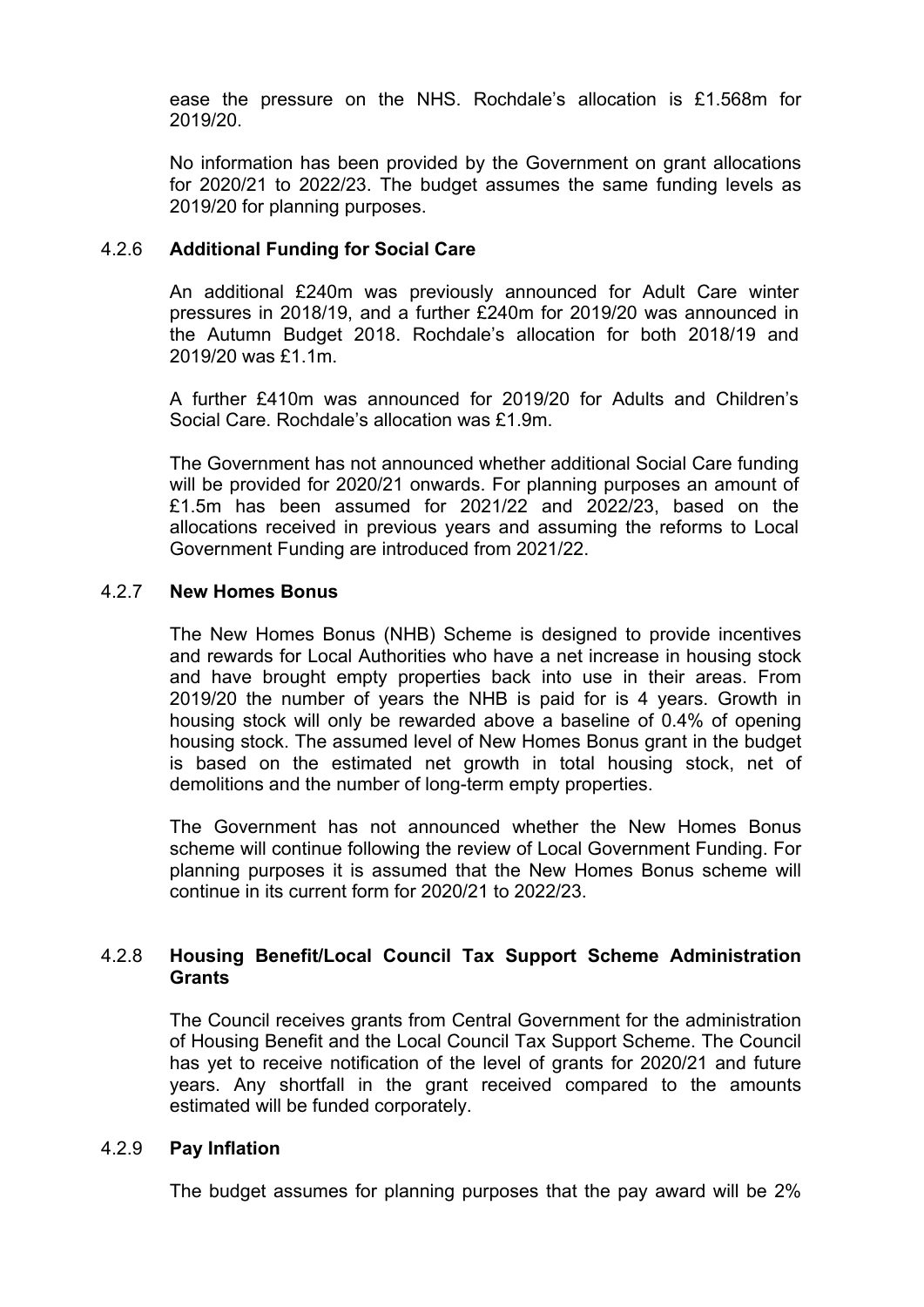per annum for 2020/21, 2021/22 and 2022/23. Any settlement above the assumed increase would increase the expenditure requirement for 2020/21 to 2022/23. Every change of 1% equates to approximately £700k.

The budget also reflects the Council's commitment to pay, based on the Local Living Wage Rates for employees. The National Living Wage to increase by 4.9% from £7.83 to £8.21 per week from April 2019. The Rochdale Living Wage for 2019/20 is £9 per week.

## 4.2.10 **Increments**

The Council's biennial incremental progression policy is currently under review. Any savings previously assumed as a result of the current biennial policy have been removed from the budget pending this review.

## 4.2.11 **Superannuation Rates**

The employer superannuation contribution rate is assumed to increase by 0.9% per annum in 2020/21, 2021/22 and 2022/23.

## 4.2.12 **Price Inflation**

The budget assumes 0% inflation per annum across the majority of the Council's non-pay expenditure budgets. Contractual arrangements and other significant inflation issues will be considered on a case by case basis.

## 4.2.13 **Discretionary Fees and Charges**

Discretionary Fees and Charges are reviewed on an annual basis. For 2020/21 to 2022/23 no increase in Discretionary Fees and Charges has been assumed for planning purposes.

### 4.2.14 **Budget Growth/Pressures**

The budget allows for estimated growth in Adult Care, Children's Services and Neighbourhoods budgets as a result of demographic issues and the growth in the number of properties in the borough.

The budget also recognises the estimated financial implications of demand pressures on Children's Services budgets.

Recurrent Children's Services pressures of £2.850m have been built into Pooled Fund Gap. Work is continuing with the Service to address the budget pressures in relation to Children's Strategy. The Government's Spending Review will potentially address the funding issues in relation to Children's Services.

## 4.2.15 **Manchester Airport Group**

The Council holds 3.22% of the issued share capital in the Manchester Airport Group. An additional £3m per annum has been assumed, increasing the overall budget from the investment in Manchester Airport Group to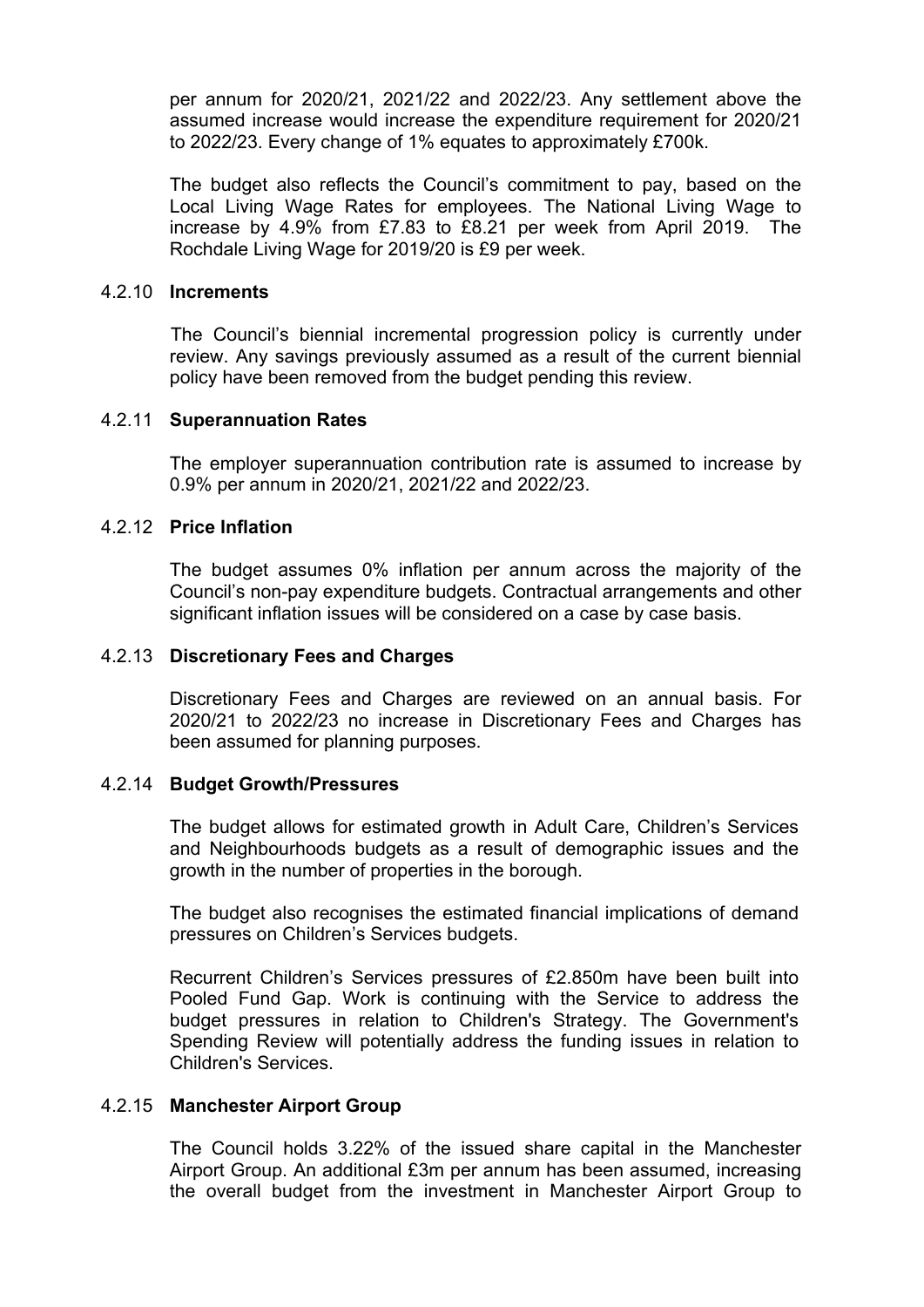£5.6m.

## 4.2.16 **Waste Disposal Levy**

The Waste Disposal Levy is calculated by a formula across Greater Manchester which takes account of recycling levels. If Rochdale Borough did not increase recycling at the same level as other GM Authorities, there would be an impact on the waste disposal levy charged to the Council thus leading to an increased cost to the Council's budget.

The Waste Disposal Levy assumed for in the budget is based on the latest projections provided by Greater Manchester Combined Authority (GMCA). The Waste Disposal levy is estimated for planning purposes to increase by 1.6% in 2020/21, 1.6% in 2021/22 and 0% in 2022/23. The Waste Disposal Levy will be subject to consideration/agreement as a consequence of the Greater Manchester Combined Authority's budget setting process in 2020/21 and subsequent years.

## 4.2.17 **Passenger Transport Levy**

In 2019/20 the Mayoral precept will be used to invest in bus reform, through grants to the districts. Rochdale will receive a grant of £0.648m in 2019/20 in order to offset the increase in the Transport Levy in respect of bus reform. The budget assumes a 1% increase in the underlying Passenger Transport Levy for 2020/21 to 2022/23. The Passenger Transport Levy will be subject to consideration/agreement as a consequence of the Greater Manchester Combined Authority's budget setting process in 2020/21 and subsequent years

## 4.2.18 **Greater Manchester Combined Authority Initiatives**

Funding for any GMCA initiatives that have financial implications for individual authorities will be considered on a case by case basis.

#### 4.2.19 **Integration of Health & Social Care**

From 2018/19 the Local Authority has been required to operate a formal pooled budget arrangement for health and social care, as part of the GM Health & Social Care Transformation Funding Programme. The pooling of resources across the locality will provide more opportunities to explore value for money, economies of scale, reduce duplication and streamline processes. A key driver is to have a one system approach, improving the quality of care provided to the individual.

The pooled budget brings together resources from a range of organisations including the Clinical Commissioning Group, the Local Authority, Better Care Funds and GM level resources to invest in transformation of service delivery, (known as Transformation Funding).

The Council has continued to progress its joint Senior Manager arrangements with Heywood Middleton and Rochdale Clinical Commissioning Group (HMRCCG) to administrate and manage the pooled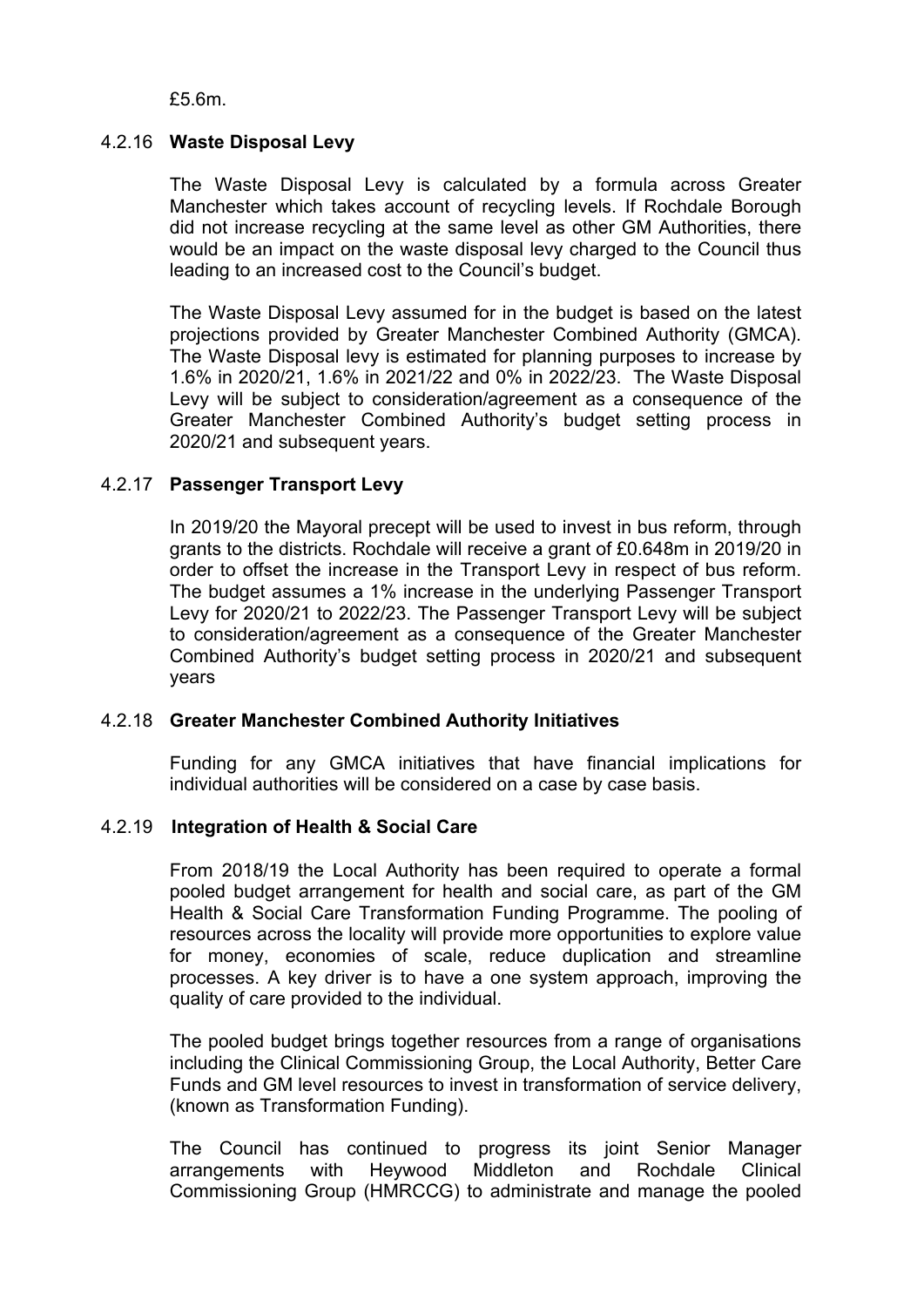budget created to deliver health and care integration in Rochdale. Posts are in place funded from the Pool. There is one post of Chief Executive of the Council and Accountable officer for the CCG. The Section 151 officer has delegated responsibility for the management of the pooled budget to the Chief Finance officer of the Clinical Commissioning Group to operate as one resource for the delivery of health and care. The pooled fund is administered through the Integrated Commissioning Board, which is a joint committee of Rochdale Council and to which members of the governing body of the HMRCCG are co-opted.

Integration of commissioning has progressed with health and social care commissioners working as one directorate to plan, organise and procure health, social care and public health services and support for all ages. Corporate services from the Council and HMRCCG are being reviewed and merged where this would add value and improve the service. This has already taken place in finance with Human Resources, and other support services are being considered. The Greater Manchester Health and Social Care Partnership (GMHSCP) Transformation Fund has awarded to Rochdale/ HMRCCG the sum of £25.2m to support the move from the previous model of health and care to one more focused on prevention and out of hospital support. The money is managed through the pooled fund.

The delivery of health and care was contracted from the Local Care Organisation from April 2019. Health and care services will be provided through this partnership and over the last twelve months service delivery of integrated health and care teams, urgent care support care home support and intermediate tier services have been expanded to provide a better offer to patients and people in Rochdale. The Family Services model has progressed focusing on Children, young people and their families and has enhanced its support for mental wellbeing and early help for children across the whole system. The Family Services Model is proposed to move forward into an alliance partnership during the next twelve months.

It there is a shortfall in the delivery of the savings to be generated by the Transformation Fund this would generate a deficit on the pooled fund, and could be shared by the CCG and Rochdale Council based on the agreed risk sharing basis.

#### **4.3 Updated Budget Gap 2020/21 to 2022/23**

#### 4.3.1 **Overall Budget Gap**

The assumptions that underpin the Council's budget gap have been reviewed in line with the latest available information, as outlined in section 4.2. This has been combined with the latest HMRCCG budget gap to produce a overall budget gap for the locality.

4.3.2 Table 1 summarises the current estimated Overall Budget Gap, split between the Local Authority and CCG budgets, and between the Pooled Fund and Non-pooled Fund budgets.

## **Table 1 Overall Budget Gap**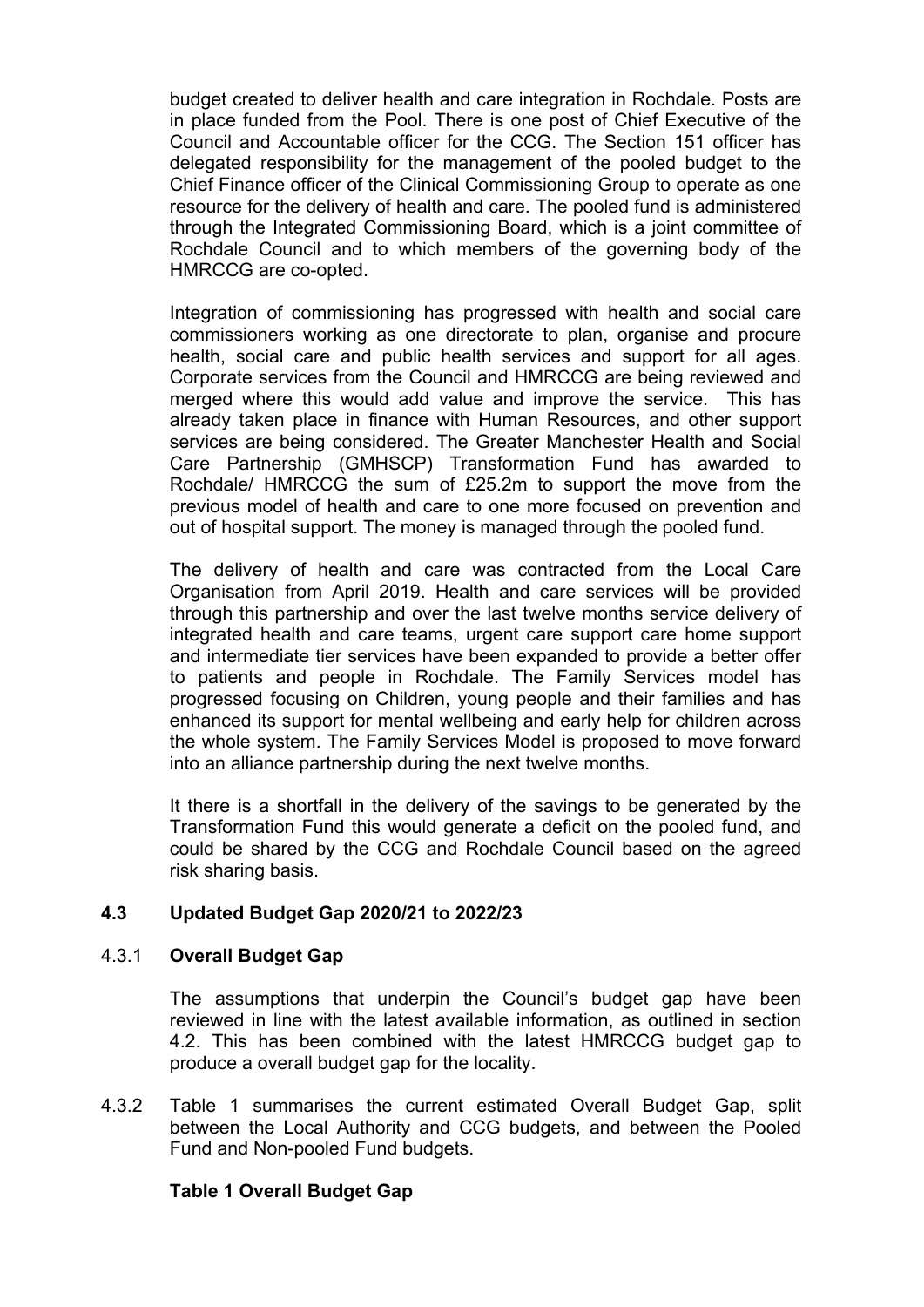|                                      | 2020/21     |        | 2021/22 2022/23 |
|--------------------------------------|-------------|--------|-----------------|
|                                      | $E_{\rm m}$ | £m     | £m              |
|                                      |             |        |                 |
| <b>Local Authority</b>               | 1.875       | 7.415  | 9.908           |
| CCG                                  | 15.700      | 22.500 | 22.500          |
| <b>Children's Services Pressures</b> | 5.313       | 3.196  | 1.904           |
| <b>Total Budget Gap</b>              | 22.888      | 33.111 | 34.312          |

|                                      | 2020/21 | 2021/22 | 2022/23     |
|--------------------------------------|---------|---------|-------------|
|                                      | £m      | £m      | $E_{\rm m}$ |
|                                      |         |         |             |
| Pooled Fund                          | 14.754  | 22.167  | 23.057      |
| Non Pooled                           | 2.821   | 7.748   | 9.351       |
| <b>Children's Services Pressures</b> | 5.313   | 3.196   | 1.904       |
| <b>Total Budget Gap</b>              | 22.888  | 33.111  | 34.312      |

- 4.3.3 The one-off Children's Services pressures identified in the Children's Strategy are shown separately. Recurrent Children's Services pressures of £2.850m have been built into Pooled Fund Gap. Work is continuing with the Service to address the budget pressures in relation to Children's Strategy. The Government's Spending Review will potentially address the funding issues in relation to Children's Services.
- 4.3.4 There remains significant uncertainty around the level of funding that the Council will receive from Central Government from 2020/21 onwards. The assumptions will be continually reviewed and updated as further information is received on the Government's Spending Review and the reforms to Local Government Funding planned for 2020/21.
- 4.3.6 An analysis of the changes to the Budget Gap from the position reported to Budget Council in February 2019 and ICB March 2019 is provided in Appendix 3.

#### **4.4 Capital**

4.4.1 A review of the capital programme is currently being undertaken. This review will provide a three year capital programme for 2020/21 to 2022/23 taking into consideration the estimated reduction in capital resources and the limited revenue funding available for Capital Schemes in these years.

#### 4.4.2 Aims of the Capital Programme

The Capital Programme aims to:

- Deliver investment in the Borough to support the Borough wide priorities, including economic benefit and gross value added to the Borough;
- Deliver investment in Service Provision to deliver future savings;
- Maintain and enhance the Council's assets;
- Support Devolution;
- Meet Statutory provision;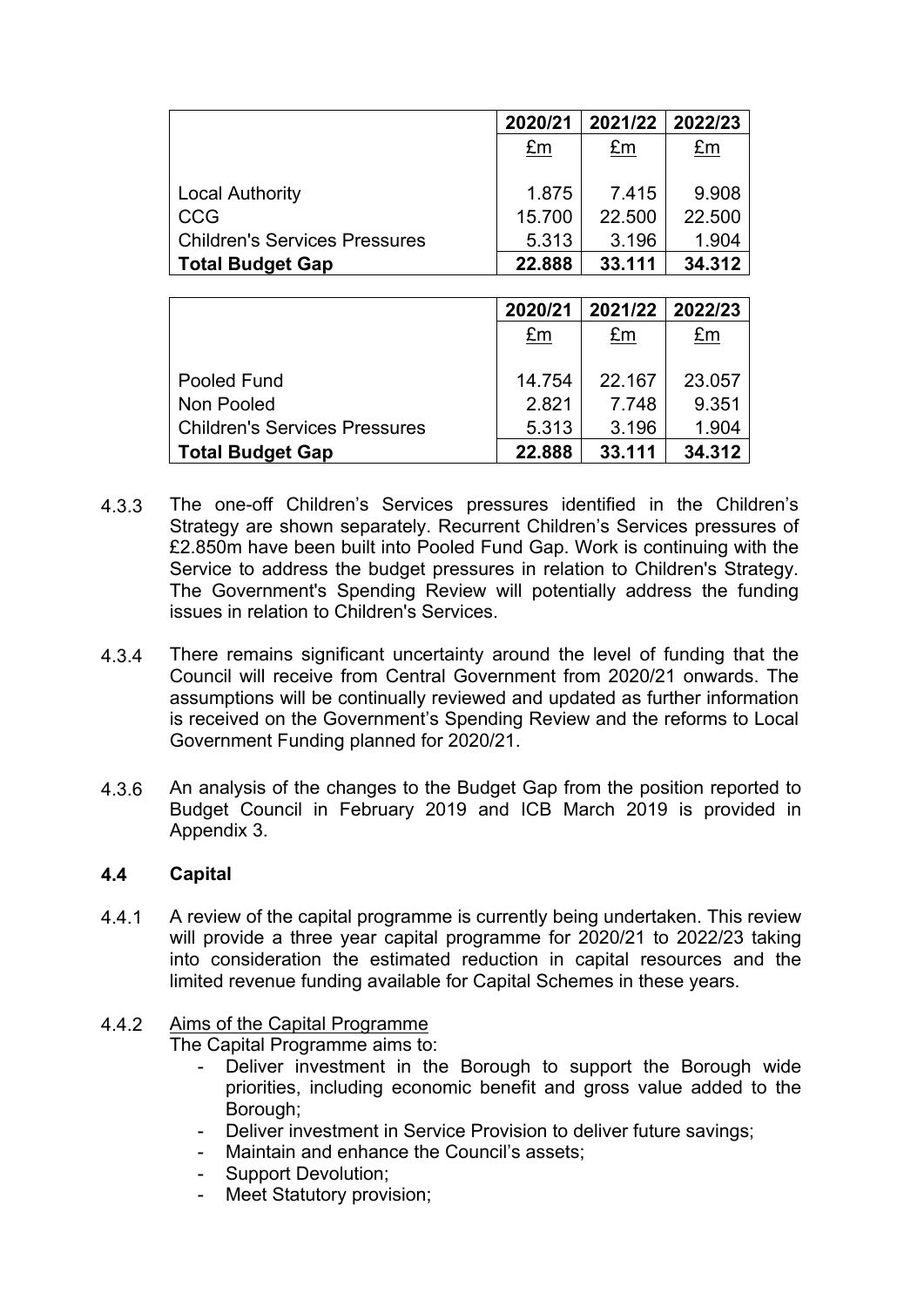- Provide Value for Money.
- 4.4.3 A report to Cabinet in October will recommend the Capital Programme for 2020/21 to 2022/23 for consideration. This will then be included as part of the 2020/21 budget consultation.

#### **4.5 Budget Principles**

- 4.5.1 Revenue Budget Principles - detailed guidelines are provided to all relevant staff to ensure that revenue budgets for individual services are prepared consistently. These guidelines contain details of the assumptions that are to be made in setting the revenue budget and also set out broad principles that are to be adhered to. The principles that are proposed for inclusion in the budget guidelines for 2020/21 to 2022/23 are provided at Appendix 4.
- 4.5.2 Capital Programme Principles have been developed to enable focus on the purpose of the Capital Programme and to seek agreement for the use of limited resources. The principles for the Capital Programme are provided at Appendix 5.

#### **4.6 Public Engagement**

- 4.6.1 The Council is intending to undertake a Public Engagement initiative during Autumn 2019, involving residents, businesses and other stakeholders as part of the consultation on the budget 2020/21 to 2022/23 and savings proposals.
- 4.6.2 As in previous years the initiative is intended to:
	- raise awareness of the services that the Council currently delivers;
	- raise awareness of the Council's current budget position, both resources and expenditure;
	- explain the future challenges as a result of funding reductions, increased demand for services and other pressures, and the difficult decisions we have to make;
	- explain the integration of Health and Social Care budgets between the Council and the Clinical Commissioning Group;
	- highlight the part that residents and businesses can play in the future of Rochdale and in helping to reduce costs;
	- highlight the need for the Council and residents/businesses to work together;
	- highlight the development of the Co-operative Council approach;
	- undertake a general conversation with stakeholders on their opinions and thoughts on the above.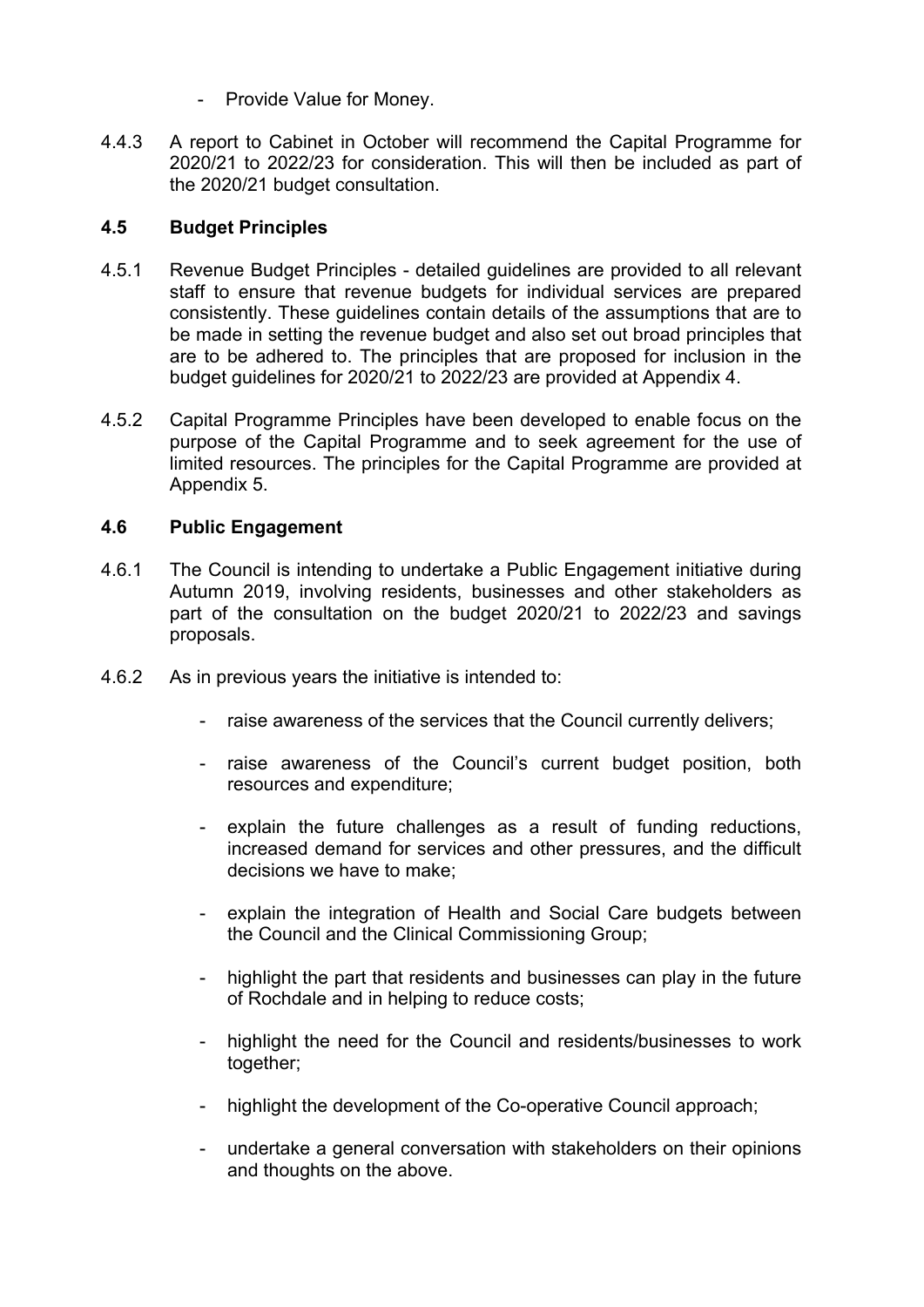- 4.6.3 Wherever possible the intention will be to work alongside other engagement initiatives to raise awareness of the budget challenges, to seek views and also highlight how residents can help.
- 4.6.4 Public Engagement for the Budget 2020/21 is suggested to be undertaken as a three stage process:
	- A) General Budget Conversation during July September by :
		- Prezi animated digital presentation updated for 2020/21.
		- $\bullet$  Edited Prezi animation  $-10 \times 25$  second clips that can be shared on the Council's Twitter, Facebook and website.
		- Posters in public areas, to promote 'have your say' message and the online consultations.
		- Social media posts with links to online proposals.
		- Council website updates homepage and landing page banners, plus specific 'Budget' section as in previous savings consultations.
		- Facebook advertising promoting participation in the online consultations to residents.
		- Media releases at appropriate stages during the budget process.
		- Messages on digital screens and public PCs in libraries and other public buildings.
	- B) Formal consultation of the Budget 2020/21 and savings proposals during October – December 2019.

C) March 2020 – provide feedback online as to the engagement process and what is happening as a result of the resident participation in the Budget process.

#### **4.7 Budget Review Sessions**

- 4.7.1 As part of the budget process, Budget Review Sessions will be held for each of the Council's Priority Areas: People; Place and Prosperity. There will also be sessions reviewing Support Services and Fixed Costs.
- 4.7.2 The aim of the sessions is:
	- For Directors to provide service information to enable Members to scrutinise spend and service priorities;
	- To enable a review process to be undertaken on budgets;
	- To review options for savings over the next three years to meet the budget gap in 2020/21 – 2022/23.
- 4.7.3 Sessions are also being held with Wider Leadership Team to explore areas where the Council can maximise income generation opportunities.

#### **4.8 Alternatives Considered**

4.8.1 The Council is legally obliged to set a balanced budget. The budget setting process is complex and must be undertaken in a planned way. It is equally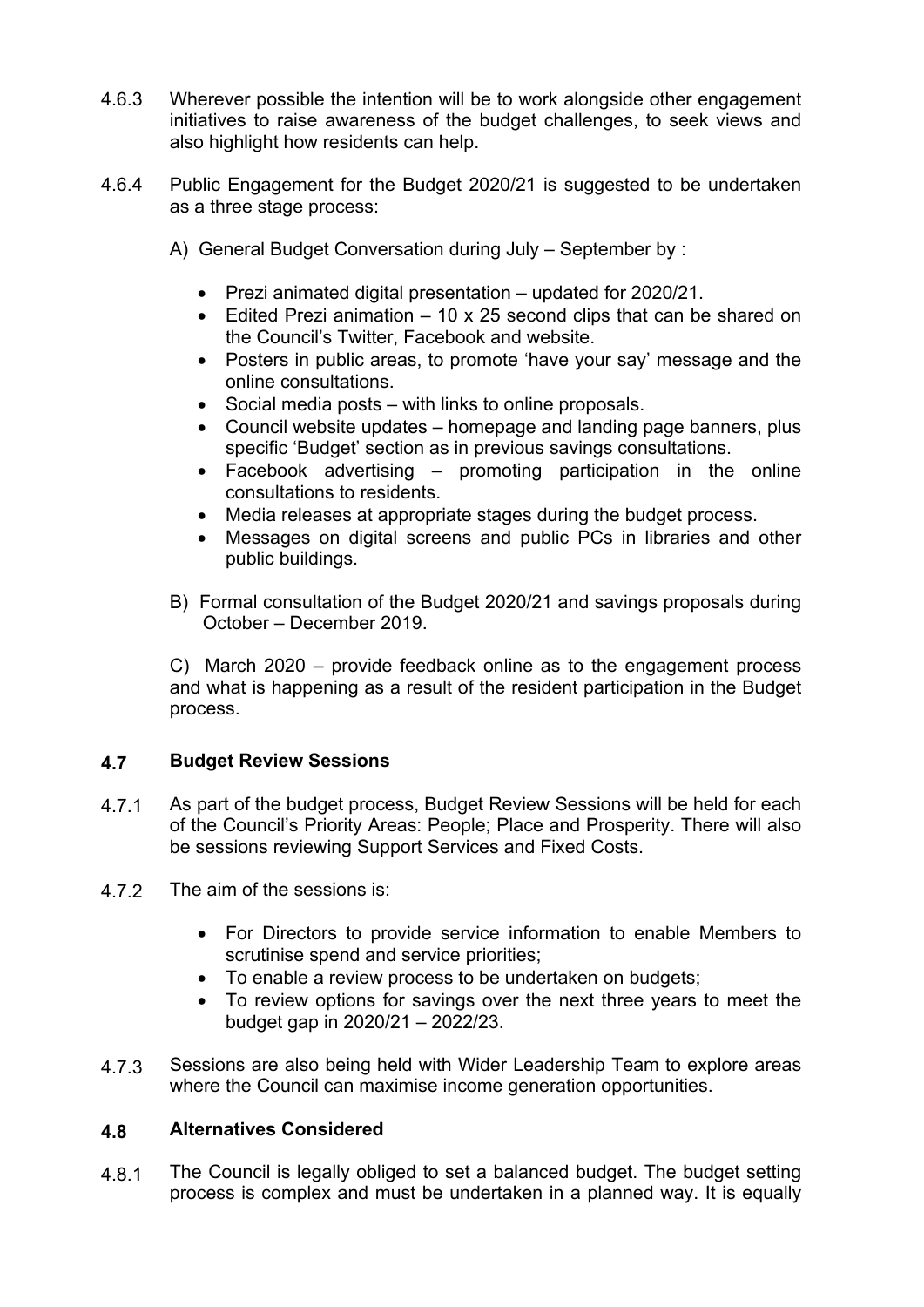important that assumptions used in the preparation of the budget are agreed, reasonable and consistently applied by all services.

## **Costs and Budget Summary**

5.1 Financial implications are considered in the main body of the report.

## **Risk and Policy Implications**

#### **6.1 Risk Implications**

- 6.1.1 The budget forecast has been based on a number of assumptions, known levels of expenditure and anticipated levels of resources. Final confirmation of these assumptions will not be received until November/December this year.
- 6.1.2 There are a number of areas of the Council's budget where risks to the projections contained in this report have been identified. The most significant of these are:
	- Monitoring of the 2019/20 budget will provide Cabinet with regular updates on any budget pressures/savings for the Council. Any associated on going implications will be incorporated into the budget projections for 2020/21 and future years.
	- Savings the level of savings required for 2020/21, 2021/22 and 2022/23 is currently being considered. There is a risk to the overall budget of the non-achievement of these savings due to the identification and/or implementation of the proposals. A three year budget is to be set in February 2020 which provides time to implement the level of savings required to balance the budget over the period 2020/21 to 2022/23.
	- Spending Review 2019 and Local Government Funding Reforms the impact of the Spending Review 2019 and Local Government Funding Reforms scheduled for 2020/21 on the level of Government funding, including the Business Rates Top-up Grant, that the Council will receive from 2020/21 onwards is unknown at this stage.
	- Specific Grants and Contributions the number and amount of specific grants, including the Improved Better Care Fund, Additional Social Care funding and New Homes Bonus, received by the Council may be lower/higher than anticipated.
	- Council Tax Central Government provides a cap on the Council Tax increase a Local Authority can make before a referendum of the local residents is required. The budget assumes a 4.99% increase in 2020/21 (2.99% increase for general purposes and 2% increase in respect of the social care precept); 2.99% in 2021/22 (2.99% increase for general purposes and 0% increase for the social care precept) and 1.99% in 2022/23 (1.99% increase for general purposes and 0% increase for the social care precept). These percentage increases are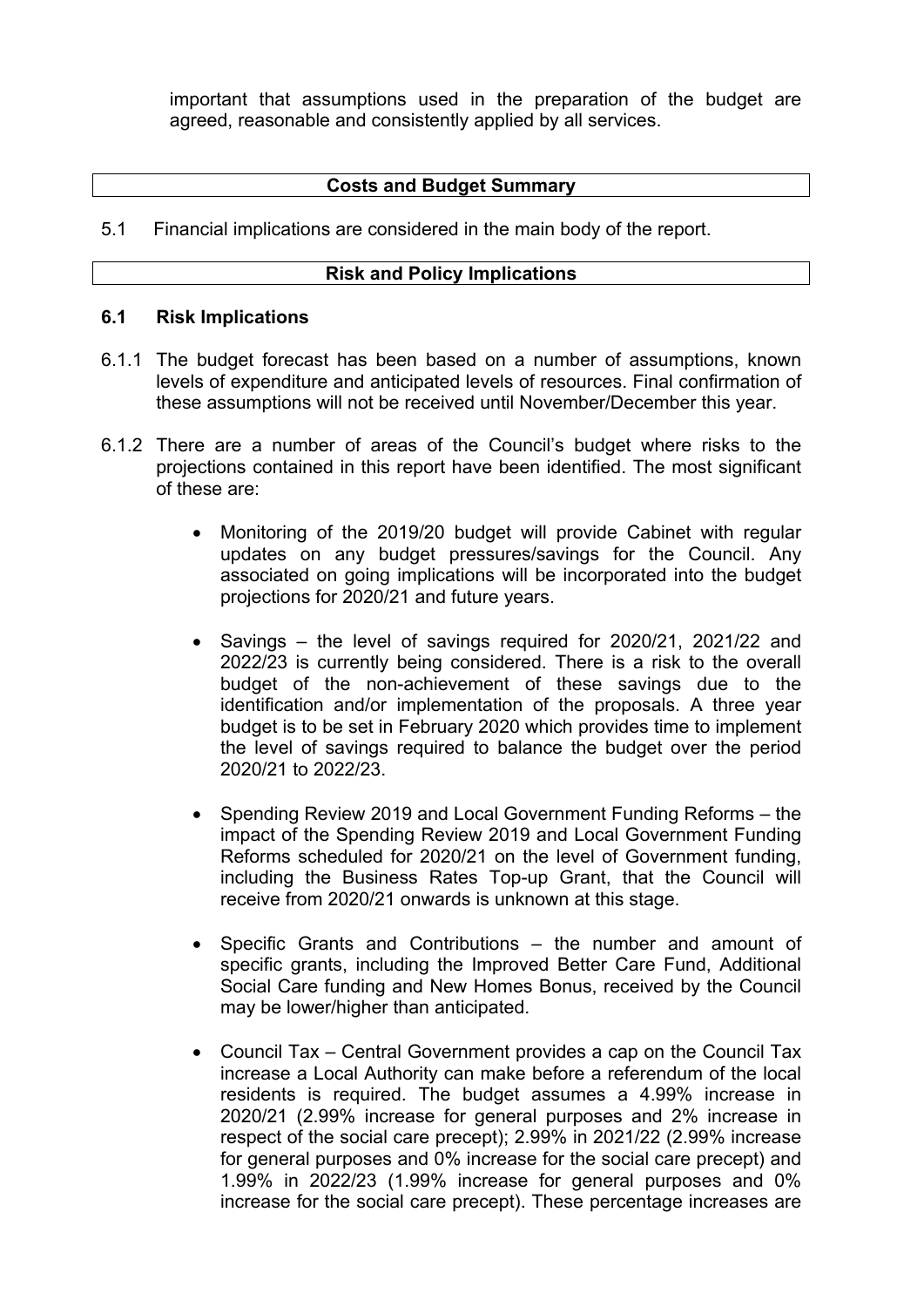included for planning purposes only, and will be reviewed by Cabinet leading up to a recommendation at Budget Council for each year. The impact of a 1% change in the level of Council Tax increase would be approximately £880k.

- Local Council Tax Support Scheme the budget assumes that the Local Council Tax Support Scheme remains unchanged. The impact on the budget of a 5% change in the maximum discount allowed (currently 85%) would be approximately £530k.
- Business Rates it has been assumed for planning purposes that the Greater Manchester 100% Retention Pilot will continue. Once the Government's proposals for the Business Rates retention system for 2020/21 become clear the financial implications will be reviewed and the budget assumptions updated.
- Council Services the impact of the economic climate on the residents of Rochdale Borough and the increased demand this may lead to for Council services could impact on cost of services, as could general demographic changes.
- Health and Social Care Devolution the impact of pooling budgets with the Clinical Commissioning Group within a Pooled Budget. The financial risk is that the investment in health and social care services does not deliver the benefits assumed. These benefits are required not only to fund interventions to invest to save in the long term, but also to contribute towards closing the budget gaps of all partners delivering health and social care services.
- Waste Disposal Levy the Waste Disposal Levy is calculated by a formula across Greater Manchester, which takes account of recycling levels. Should Rochdale Borough not increase recycling at the same level as other GM Authorities this will impact on the levy, and would lead to an increased cost to the Council's budget.
- Inflation impact of changes in the price of goods and services used by the Council compared to the percentage assumed in the budget projections.
- Fees and charges income impact of any economic slowdown on levels of usage of charged for Council services could lead to income levels not being achieved.
- Manchester Airport Group dividend the amount of dividend received will be dependent on the performance of the Manchester Airport Group.
- $\bullet$  Investment income the impact of low interest rates and implications of any economic slowdown on the level of dividends/interest received by the Council.
- Academies the impact of the Government's policies regarding the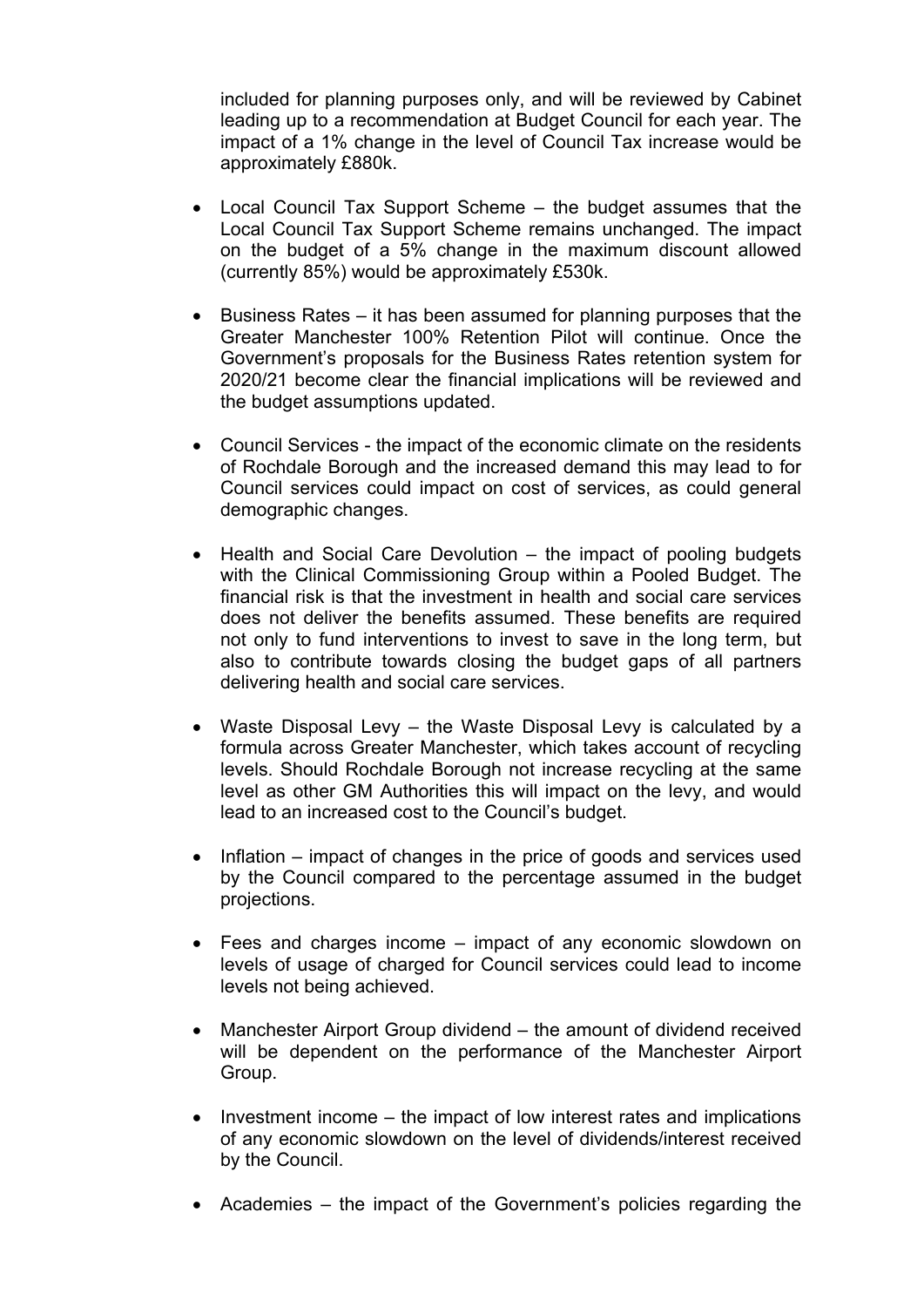conversion of schools to Academies on the Council's budget.

### **6.2 Legal Implications**

- 6.2.1 The Council is under a duty to calculate the budget in accordance with Section 32 of the Local Government Finance Act 1992 and must make three calculations namely: an estimate of the Council's gross revenue expenditure; an estimate of anticipated income; and a calculation of the difference between the two. The amount of the budget requirement must be sufficient to meet the Council's budget commitments and ensure a balanced budget. The amount of the budget requirement must leave the Council with adequate financial reserves. The level of budget requirement must not be unreasonable having regard to the Council's fiduciary duty to its Council Tax payers and non-domestic rate payers.
- 6.22 Failure to make a lawful Council Tax on or before 11th March could have serious financial results for the Council and make the Council vulnerable to an Order from the Courts requiring it to make a specified increase in Council Tax.
- 6.2.3 Section 151 of the Local Government Act 1972 places a general duty on local authorities to make arrangements for 'the proper administration of their financial affairs'.
- 6.2.4 Information must be published and included in the Council Tax demand notice. The Secretary of State has made regulations, which require charging authorities to issue demand notices in a form and with contents prescribed by these regulations.
- 6.2.5 There is also a duty under Section 65 of the 1992 Act to consult persons or bodies appearing to be representative of persons subject to non-domestic rates in each area about proposals for expenditure (including capital expenditure) for each financial year.
- 6.26 To support Brexit preparations, the 2018 Budget confirmed that the Government will have invested over £4 billion in preparing for the EU exit since 2016. The settlement did not contain any announcement on funding to support councils to prepare for Brexit. According to the LGA:
	- Councils are making preparations for Brexit, without extra funding to support this additional work
	- The LGA has stated that MHCLG should ensure any new responsibilities or added financial pressures for councils arising from Brexit are fully funded
	- No such announcement has been made to date by the Treasury which increases the risk of a funding gap in this area

### **6.3 Personnel Implications**

6.3.1 The report outlines the proposed timetable for preparing the detailed 2020/21 budget and this timetable includes the requirement to undertake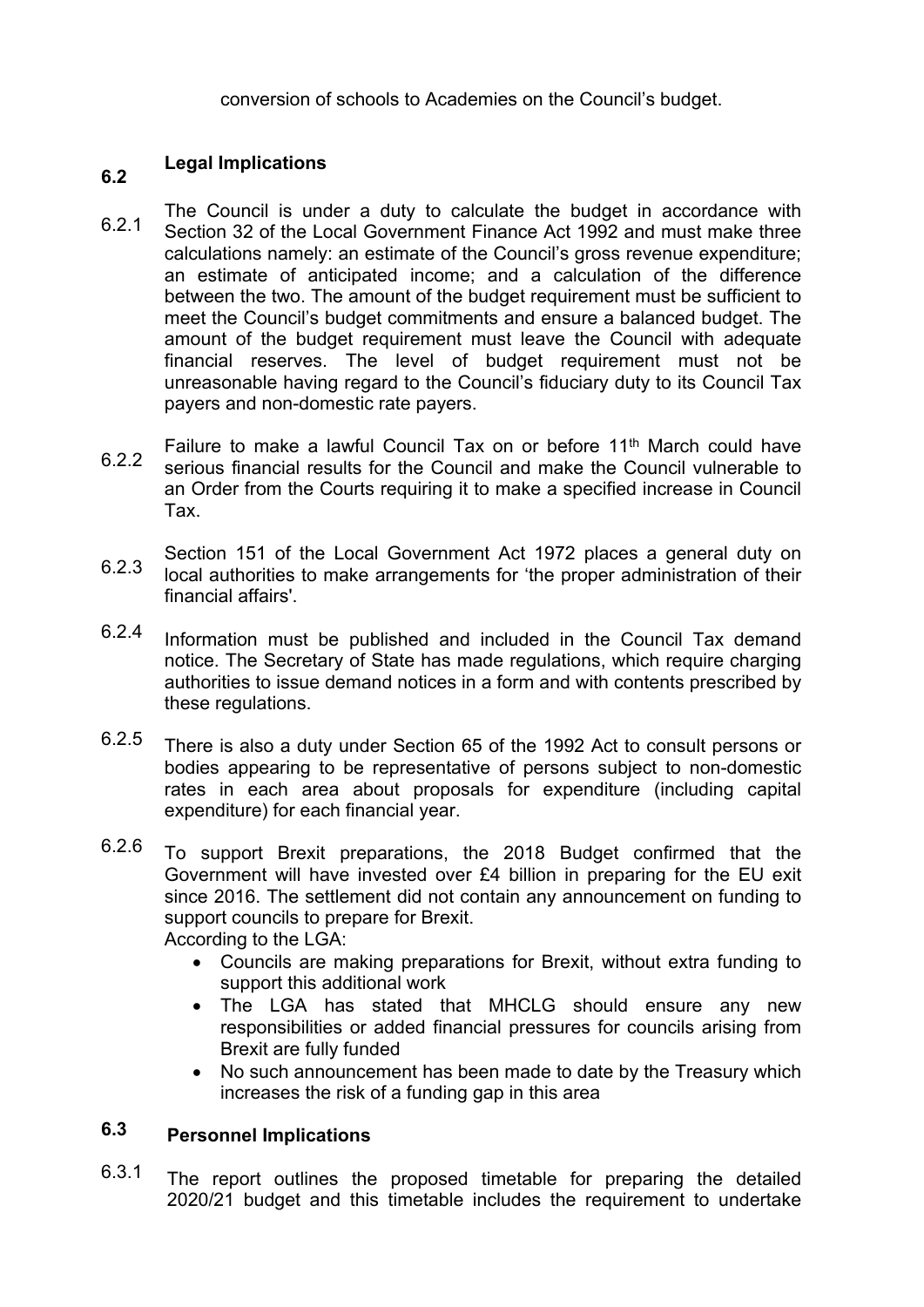formal workforce consultation with the staff and trade unions. The consultation will be undertaken in accordance with the Council's established formal staff consultation processes including meetings of the Joint Consultative Negotiation Group (JCNG).

#### **Equalities Impacts 6.4**

- Workforce Equality Impacts Assessment Workforce equality impact assessments will be provided with any savings proposals and an overall workforce equality impact assessment on the budget will be presented to facilitate final decision making. 6.4.1
- Equality/Community Impact Assessments Equality Impact assessments will be provided with any savings proposals and an overall equality impact assessment on the budget will be presented to facilitate final decision making. 6.4.2

## **Consultation**

- 7.1 Stakeholders are consulted at appropriate stages throughout the budget preparation process. The Council is intending to carry out a Public Engagement initiative during Autumn 2019 involving residents, businesses and their representative bodies and other stakeholders.
- 7.2 Consultation with the Trade Unions via the Joint Consultative Negotiation Group (JCNG) will be undertaken and the outcome of consultations will be considered by Cabinet.

| <b>Background Papers</b> | <b>Place of Inspection</b> |  |  |
|--------------------------|----------------------------|--|--|
| <b>None</b>              |                            |  |  |

| <b>For Further Information Contact:</b> | Neil Thornton – Director of Resources             |  |  |
|-----------------------------------------|---------------------------------------------------|--|--|
|                                         | neil.thornton@rochdale.gov.uk<br>  01706 92545004 |  |  |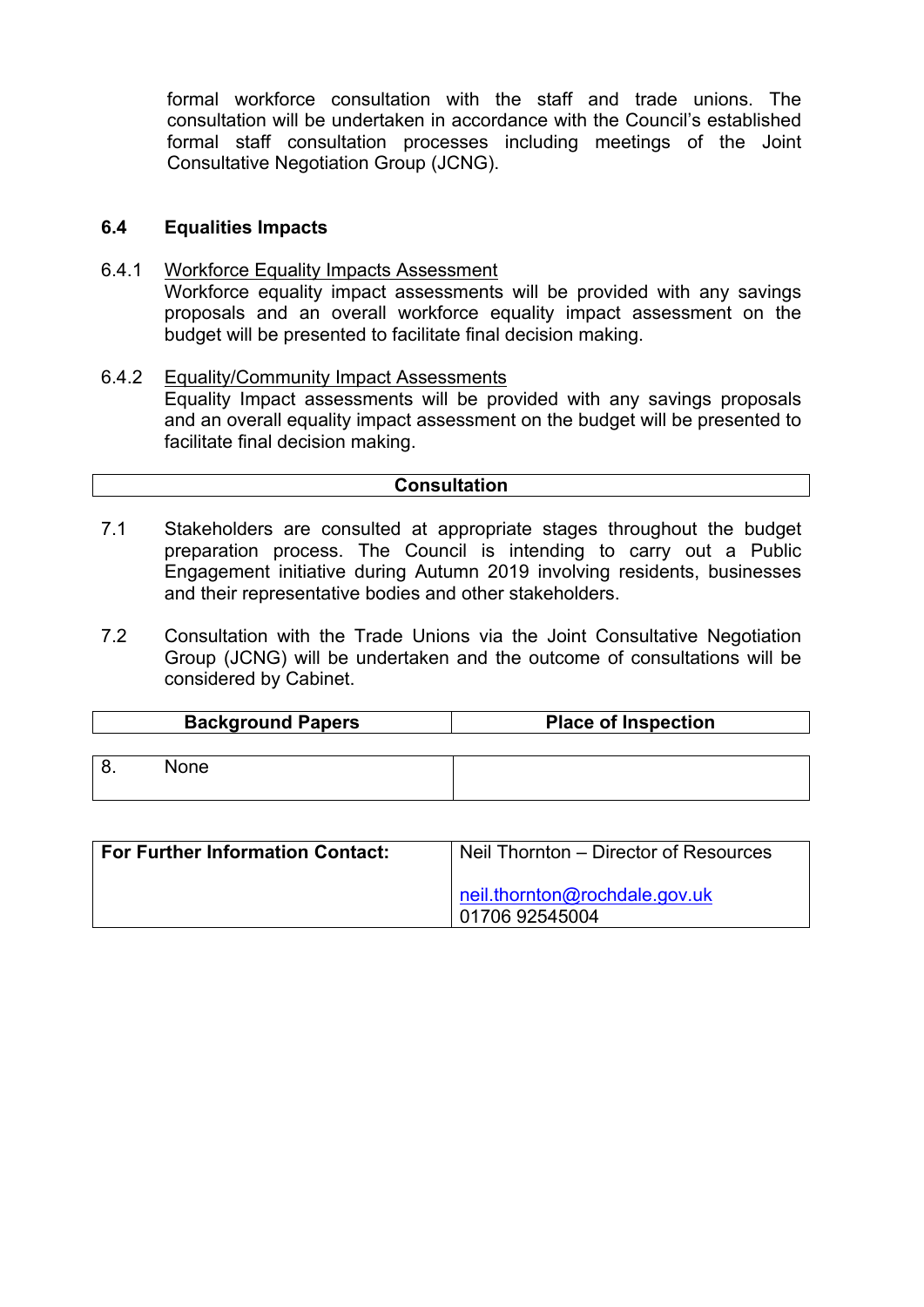# **Budget Timetable 2020/21 to 2022/23 – Key Meeting Dates**

| Date            | <b>Reporting Timeline</b>                                                                                                                                                                                                                                                                                                                                |  |  |
|-----------------|----------------------------------------------------------------------------------------------------------------------------------------------------------------------------------------------------------------------------------------------------------------------------------------------------------------------------------------------------------|--|--|
| 2019            |                                                                                                                                                                                                                                                                                                                                                          |  |  |
| July            | Corporate O&S 23rd July<br><b>Cabinet 30th July</b><br>1. Budget Guidelines and Timetable<br>2. Updated Budget Gap<br>3. Public Engagement                                                                                                                                                                                                               |  |  |
| September       | <b>Informal Cabinet 3rd September</b><br><b>Budget Cabinet 17th September</b><br>1. Revenue Budget 2020/21 - 2022/23<br>2. MTFS 2020/21 - 2024/25                                                                                                                                                                                                        |  |  |
| <b>October</b>  | <b>Informal Cabinet 1st October</b><br><b>Cabinet 29th October</b><br>1. Capital Programme 2020/21 to 2022/23 - Pre consultation<br>2. Discretionary Fees & Charges 2020/21 } for consultation<br>3. Savings Programme 2020/21 for consultation<br><b>Consultation Starts 30th October (45 days)</b>                                                     |  |  |
| <b>November</b> | <b>Informal Cabinet 5th November</b><br><b>Budget Cabinet 12th November</b><br>Corporate O&S 19th November<br>1. Revenue Budget 2020/21 - 2022/23<br>2. Council Tax and Business Rates Bases 2020/21                                                                                                                                                     |  |  |
| <b>December</b> | <b>Consultation ends 14th December</b>                                                                                                                                                                                                                                                                                                                   |  |  |
| 2020            |                                                                                                                                                                                                                                                                                                                                                          |  |  |
| January         | <b>Special Informal Cabinet TBC January</b><br><b>Cabinet 21st January</b><br>1. Revenue Budget Update 2020/21 - 2022/23<br>2. Capital Programme 2020/21 - 2022/23 post consultation<br>3. Discretionary Fees & Charges 2020/21 - Post Consultation<br>4. Savings Programme 2020/21 post consultation                                                    |  |  |
| February        | <b>Informal Cabinet 4th February</b><br><b>Corporate O&amp;S 11th February</b><br><b>Cabinet 12th February</b><br><b>Council 26th February</b><br>1. Treasury Management Strategy 2020/21<br>2. MTFS 2020/21 - 2024/25<br>3. Local Government Act 2003<br>4. Revenue Budget and Council tax 2020/21<br>5. Capital Investment & Disposal Strategy 2020/21 |  |  |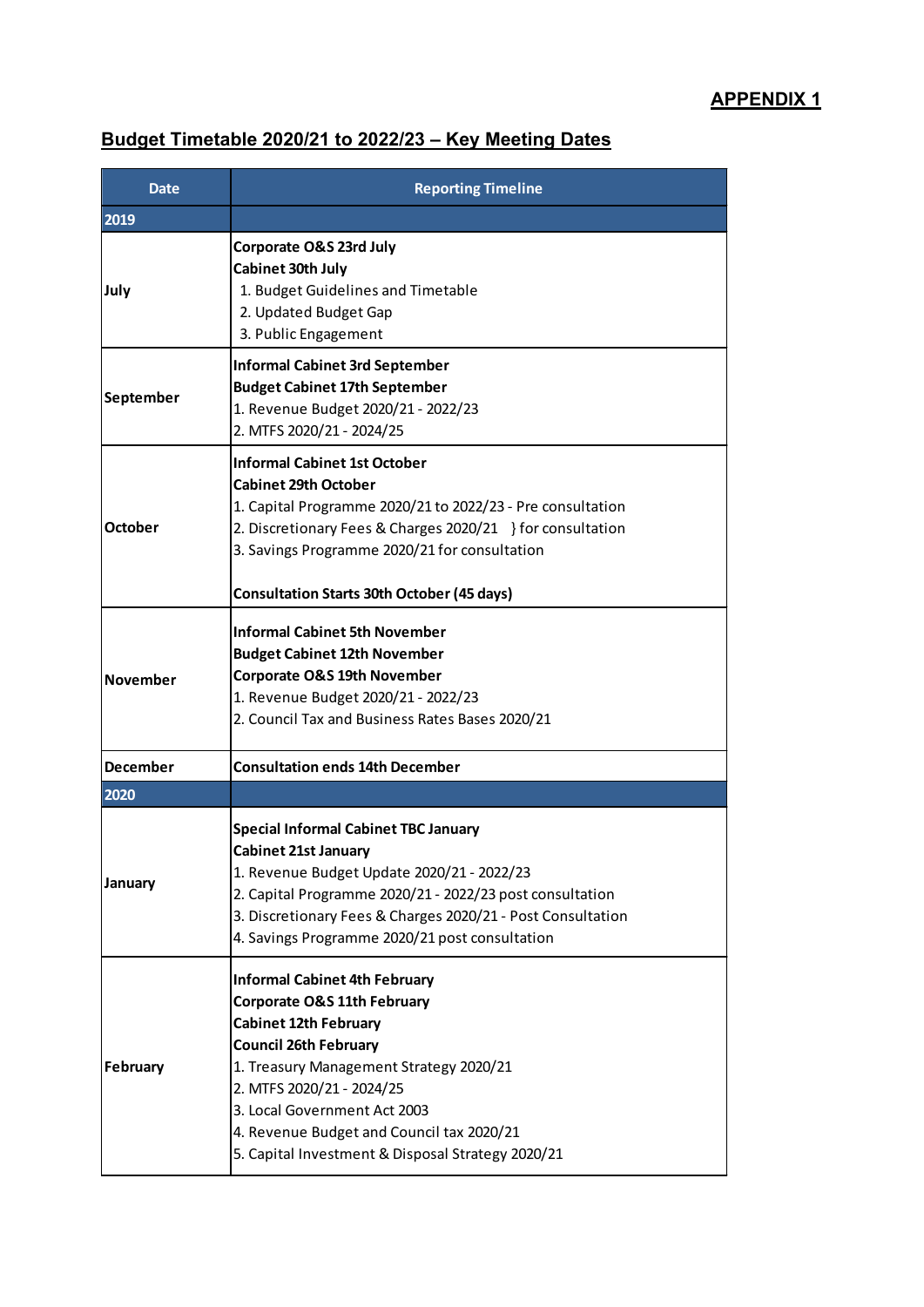## **APPENDIX 2**

# **Key Budget Assumptions 2020/21 to 2022/23**

| <b>Area of Budget</b>                                               | 2020/21 | 2021/22 | 2022/23  |
|---------------------------------------------------------------------|---------|---------|----------|
| <b>Council Tax</b>                                                  |         |         |          |
| <b>General Increase</b>                                             | 2.99%   | 2.99%   | 1.99%    |
| <b>Social Care Precept</b>                                          | 2.00%   | 0.00%   | 0.00%    |
| <b>Total Council Tax Increase</b>                                   | 4.99%   | 2.99%   | 1.99%    |
| <b>LCTSS (Maximum Discount)</b>                                     | 85%     | 85%     | 85%      |
| <b>Collection Rate</b>                                              | 97.5%   | 97.5%   | 97.5%    |
|                                                                     |         |         |          |
| <b>Business Rates</b>                                               |         |         |          |
| <b>Business Rates Top Up Grant</b>                                  | $-0.9%$ | $-5.8%$ | $-10.2%$ |
| RBC share of GM Pilot Growth (£m)                                   | 2.897   | 0.000   | 0.000    |
|                                                                     |         |         |          |
| <b>Other Resources</b>                                              |         |         |          |
| Improved Better Care Fund (£m)                                      | 10.809  | 10.809  | 10.809   |
| <b>Additional Social Care Funding (£m)</b>                          | 0.000   | 1.500   | 1.500    |
| <b>Manchester Airport Dividend</b>                                  | 3.000   | 3.000   | 3.000    |
|                                                                     |         |         |          |
| <b>Service Budgets</b>                                              |         |         |          |
| Prices General*                                                     | 0.0%    | 0.0%    | 0.0%     |
| Pay Award                                                           | 2.0%    | 2.0%    | 2.0%     |
| Superannuation Contribution Rate                                    | 21.4%   | 22.3%   | 23.2%    |
| Discretionary Fees & Charges                                        | 0.0%    | 0.0%    | 0.0%     |
| Underlying Waste Disposal Levy                                      | 1.6%    | 1.6%    | 0.0%     |
| Underlying Passenger Transport Levy                                 | 1.0%    | 1.0%    | 1.0%     |
| Children's Services Pressures (£m)                                  | 5.313   | 3.196   | 1.904    |
| * Prices – Contractual arrangements and other significant inflation |         |         |          |

issues will be considered on a case by case basis.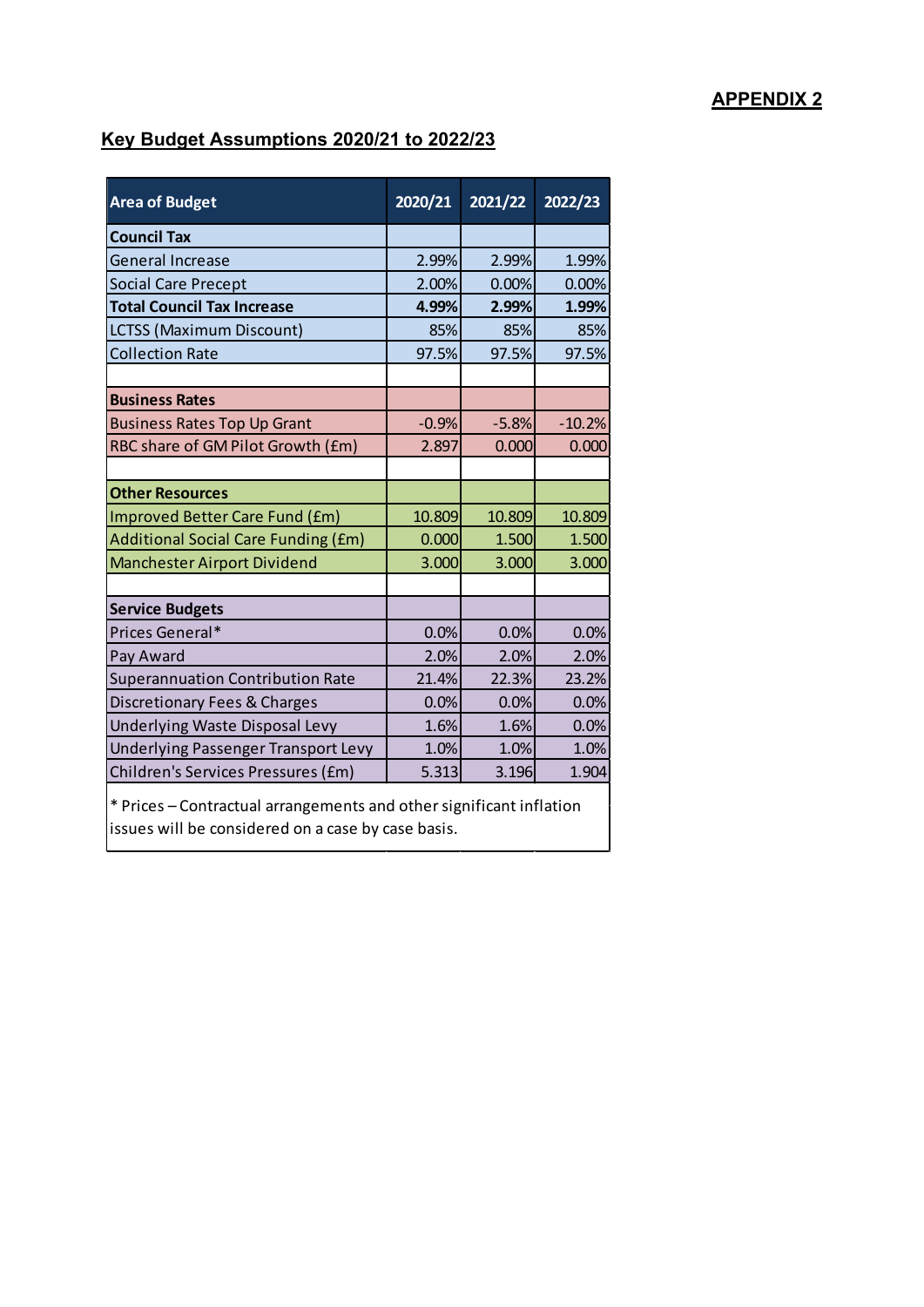## **APPENDIX 3**

# **Movement in Budget Gap**

|                                                        | 2020/21   | 2021/22   | 2022/23   |
|--------------------------------------------------------|-----------|-----------|-----------|
|                                                        | £m        | £m        | £m        |
|                                                        |           |           |           |
| <b>Local Authority</b>                                 |           |           |           |
| Recurrent Gap as per Budget Council 27/02/2019         | 1.956     | 3.344     | 4.025     |
| Local Authority Pooled Gap as per ICB 26/04/2019       | 12.213    | 17.214    | 17.214    |
| Children's Pressures as per Funding Strategy           | 5.506     | 3.278     | 2.195     |
|                                                        | 19.675    | 23.836    | 23.434    |
|                                                        |           |           |           |
| <b>CCG Gap</b>                                         |           |           |           |
| Outside of the Pool                                    | 2.700     | 2.700     | 2.700     |
| <b>CCG Pooled Fund Pressures</b>                       | 9.545     | 9.545     | 9.545     |
| <b>Total CCG Pressure</b>                              | 12.245    | 12.245    | 12.245    |
|                                                        |           |           |           |
| <b>Total Budget Gap reported to Budget Council/ICB</b> | 31.920    | 36.081    | 35.679    |
|                                                        |           |           |           |
| <b>Changes to LA Gap Assumptions</b>                   |           |           |           |
| Additional Resources to the Council                    | $-13.217$ | $-14.519$ | $-14.538$ |
| Allowance for inflationary increases                   | 1.950     | 2.020     | 3.851     |
| Pooled Fund Gap Ongoing Savings                        | $-0.645$  | $-0.645$  | $-0.645$  |
| 2020/21 One-off Savings                                | $-0.382$  | 0.000     | 0.000     |
|                                                        | $-12.294$ | $-13.143$ | $-11.331$ |
| <b>Changes to CCG Assumptions</b>                      |           |           |           |
| Pooled Fund - CCG Gap assumptions                      | 5.721     | 9.821     | 9.821     |
| Non Pool Gap - CCG                                     | 1.000     | 3.700     | 3.700     |
| Pooled Fund Gap Ongoing Savings                        | $-3.266$  | $-3.266$  | $-3.266$  |
|                                                        | 3.455     | 10.255    | 10.255    |
|                                                        |           |           |           |
| <b>Reduction in Children's Services Pressures</b>      | $-0.193$  | $-0.082$  | $-0.291$  |
|                                                        |           |           |           |
| <b>Revised Gap</b>                                     |           |           |           |
| Local Authority                                        | 1.875     | 7.415     | 9.908     |
| CCG                                                    | 15.700    | 22.500    | 22.500    |
| <b>Children's Services Pressures</b>                   | 5.313     | 3.196     | 1.904     |
| <b>Updated Total Budget Gap</b>                        | 22.888    | 33.111    | 34.312    |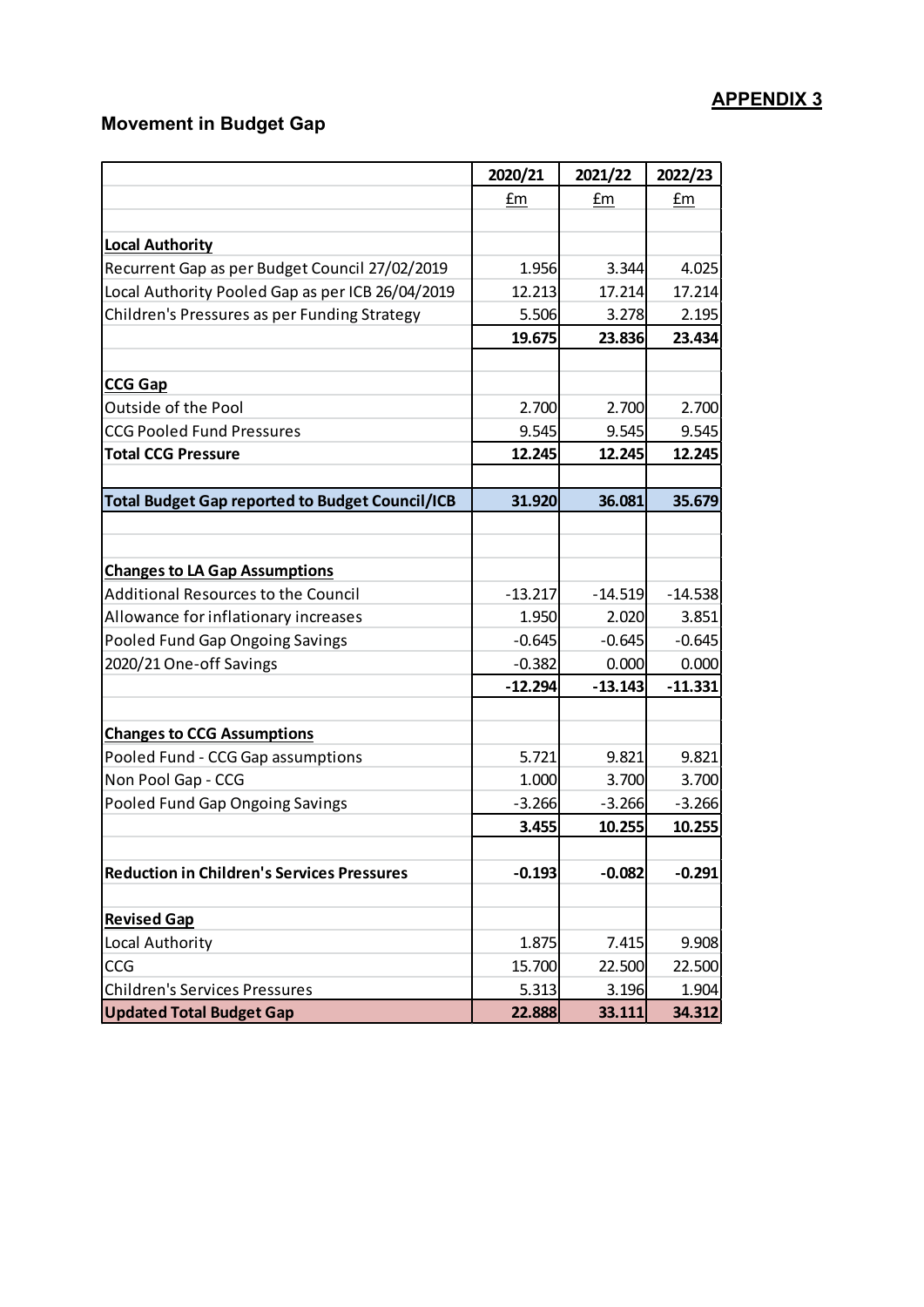## **REVENUE BUDGET PRINCIPLES**

## **1. Budget Preparation**

- 1.1 Service estimates are required at service level for the years 2020/21 to 2022/23. The format of the service submissions, which are to be supported by appropriate working papers, will be determined by the Chief Financial Officer in consultation with Directors.
- 1.2 Estimate preparation should take account of technical guidance issued from time to time on local authority accounting practices and other related issues.
- 1.3 The budget process shall adhere to the approved timetable.

## **2. Existing Service Level Budgets**

- 2.1 The budget will initially be prepared on the basis that current resources support existing service levels and with the exception of the schools budget should be varied to reflect:
	- (a) The full year effect of previous year's savings proposals.
	- (b) Consequences of the approved capital programme.
	- (c) Adjustments in relation to specific 'one year only' allocations and other time expired funding.
	- (d) Other specific Council decisions.
- 2.2 Most education and related budgets are funded through a specific grant namely the Dedicated Schools Grant (DSG). Separate systems and procedures relating to DSG funded budgets operate outside of the mainstream budget guidelines.
- 2.3 Salary budgets are to be prepared with reference to the 2020/21 budget (net of any vacancy factor) adjusted for pay awards, approved service changes, savings and other approved variations. The salary budgets can only be used to employ staff in established posts on approved grades in line with the following conditions:
	- (a) All changes to the establishment where Council funding is available in full must be approved by Cabinet, or within the requirements of the Scheme of Delegation.
	- (b) All changes to the establishment where resource implications arise, even if the costs are met entirely from external funding, must also be approved by Cabinet, or within the requirements of the Scheme of Delegation.
	- (c) Posts funded from external sources must be established as temporary or specific purpose posts unless it can be demonstrated that:
		- the external funding is permanent, or
		- specific approval has been given, or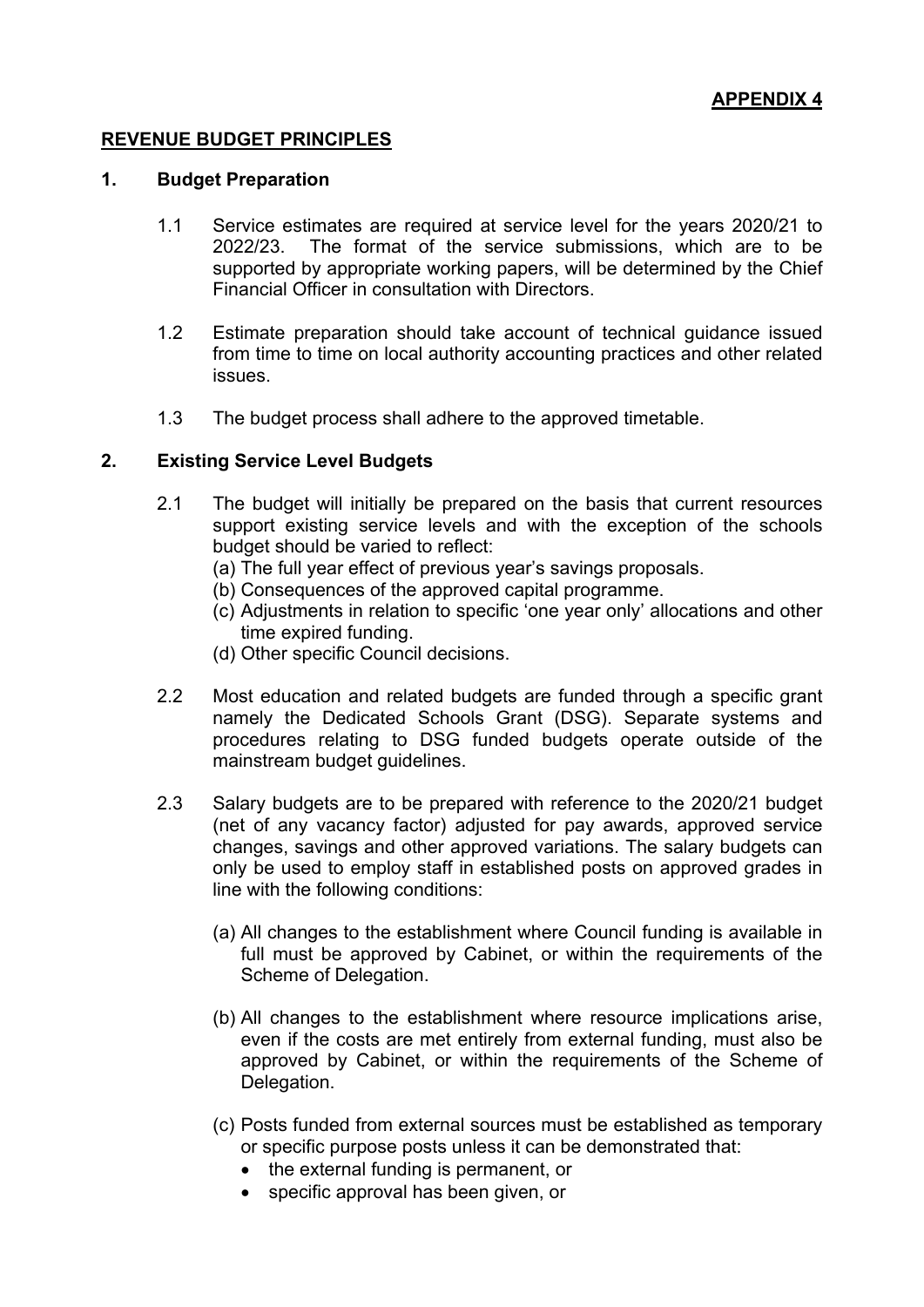- future years' costs can be contained within current budgets.
- (d) Directors must balance service requirements against the need to manage within their budgets when taking decisions to fill vacant posts or employ temporary staff.

## **3. Discretionary Fees and Charges**

- 3.1 Fees and charges must be reviewed on an annual basis. A report will be submitted to Cabinet in October each year on proposals for the following year.
- 3.2 Services may bring forward proposals to Cabinet to amend existing fees and charges, or to introduce new fees and charges.

## **4. External Funding**

- 4.1 Wherever possible external funding should be used to reduce pressure on current expenditure, thereby releasing resources for redirection into priority areas.
- 4.2 All legal, human resources, financial and administrative support costs required to manage grant conditions and fulfill the role of the accountable body should be charged, wherever possible, against the funding regime.

## 5. **Integration of Health & Social Care**

- 5.1 From 2018/19 the Local Authority is required to operate a formal pooled budget arrangement for health and social care, as part of the GM Health & Social Care Transformation Funding Programme.
- 5.2 As part of the pooled budget arrangement, the Council and HMRCCG will enter into a Section 75 Agreement and a Risk Sharing Agreement.

## **6. Consultation**

6.1 Members will take account of consultations with stakeholders at appropriate stages throughout the budget preparation process. This will include Townships, Corporate Overview and Scrutiny Committee, Trade Unions, partners and the public.